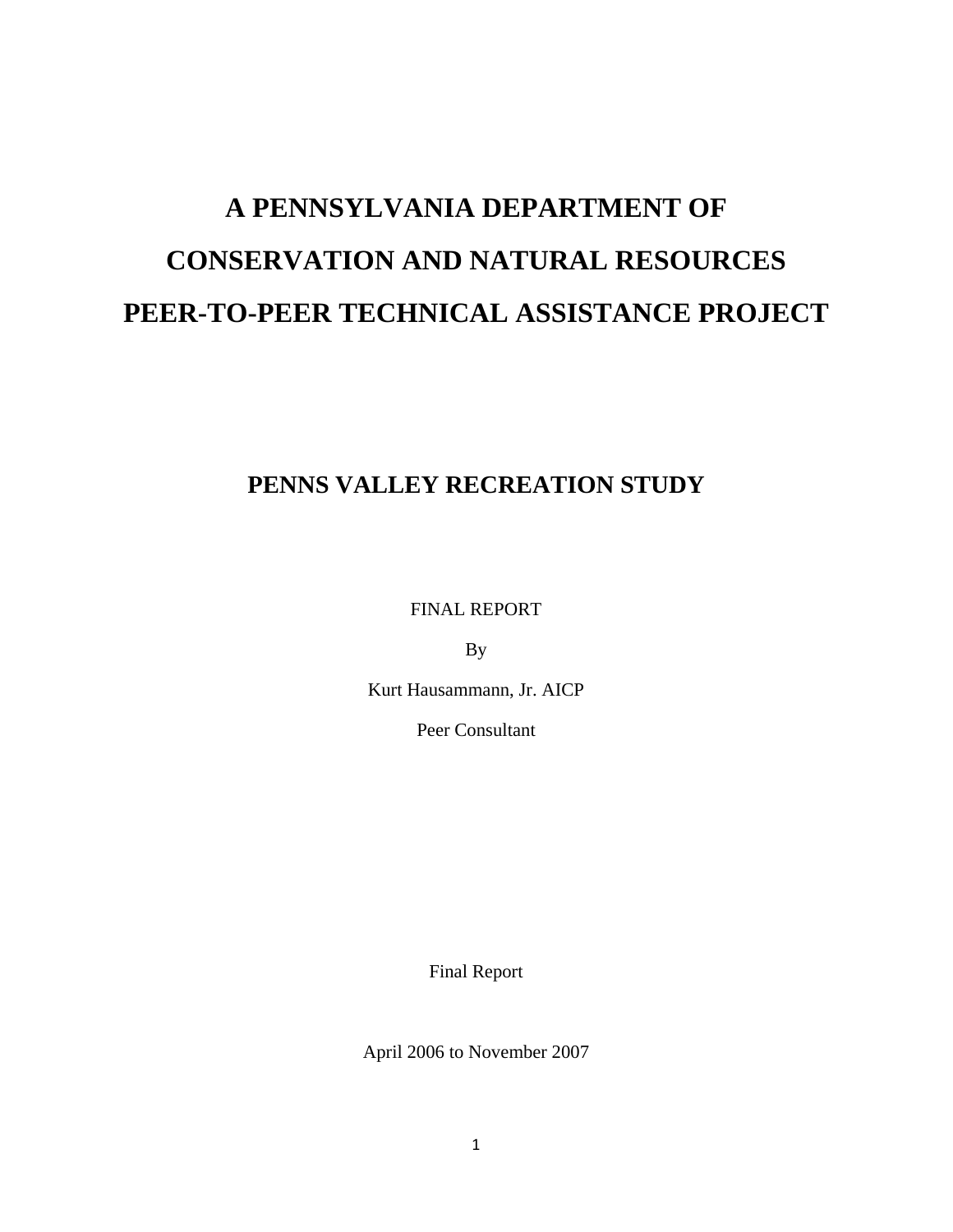## Penns Valley Recreation Study

## April 2006

The Pennsylvania Department of Conservation and Natural Resources (DCNR) Bureau of Recreation and Conservation operates a peer-to peer program, where recreation and parks professionals serve as "peers" on a short term basis to provide communities with technical assistance. The peers are selected based on their knowledge and experience in recreation and parks. Kurt Hausammann, Jr., AICP is the peer who coordinated this peer project. He serves as Lycoming County Planning Commission Executive Director.

### Acknowledgments

Thank you to everyone who participated or assisted in the completion of this project, especially the Study Committee.

Eloise Brennan Victoria Brennan Burd Ray Hankinson Patrick Leary Daryl Schafer Jane Scheuchenzuber BT Schwier

Tom Sharer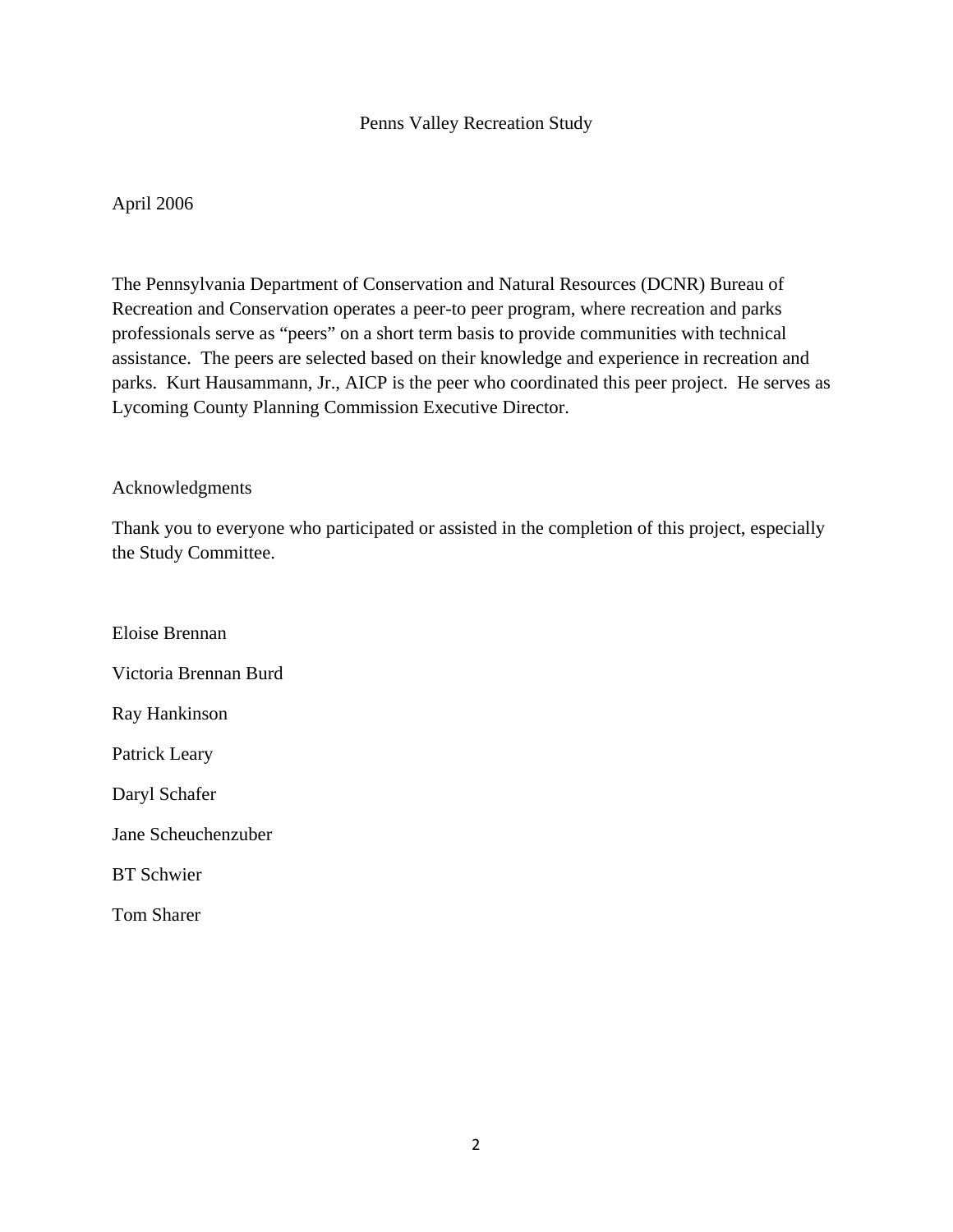## TABLE OF CONTENTS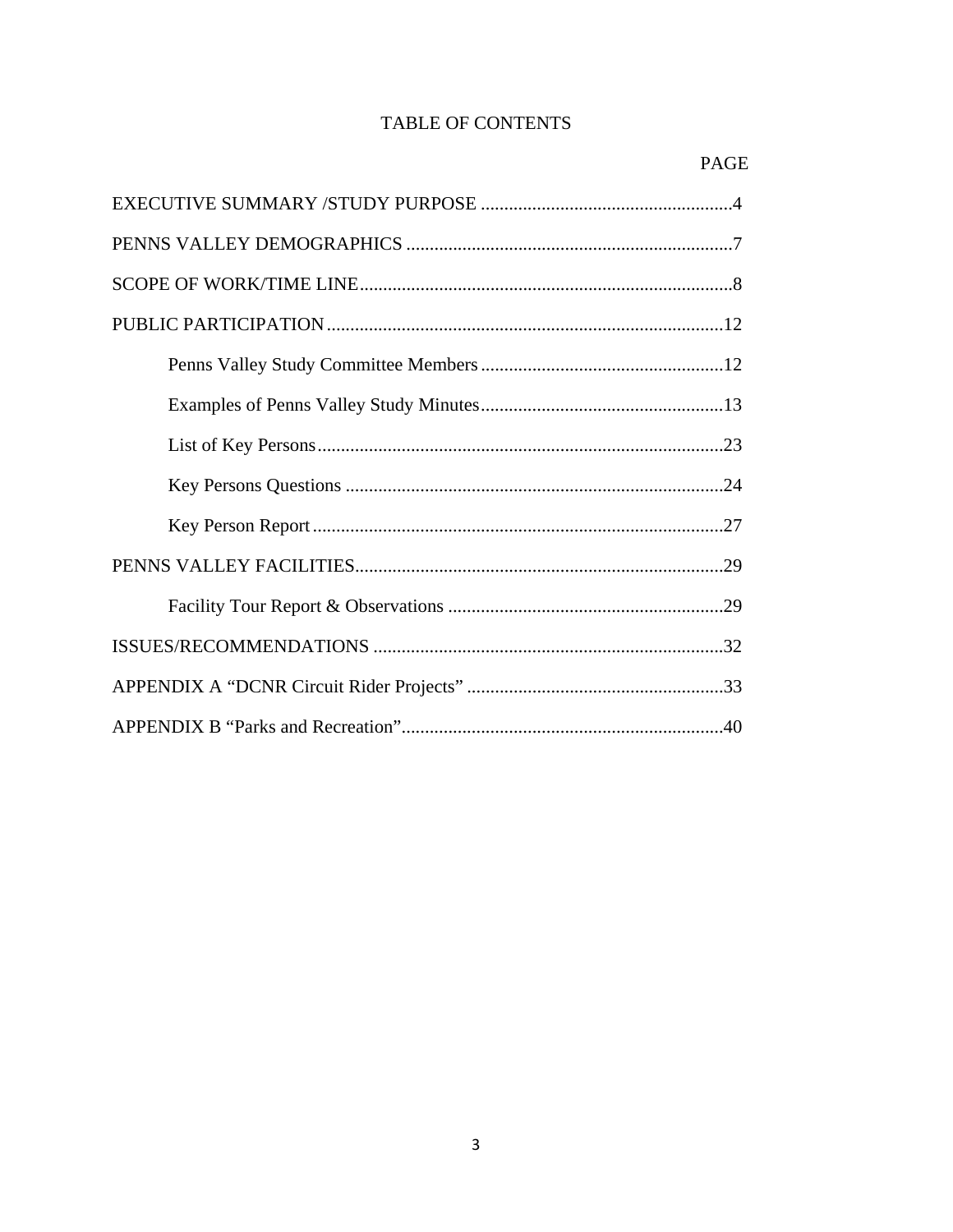# **EXECUTIVE SUMMARY/STUDY PURPOSE**

 In the Spring of 2006 Penns Valley, Centre County applied for a Recreation and Technical Assistance Grant from DCNR's Bureau of Recreation. Their intent was to study the possibility of bringing a more formalized recreation program to the valley. The study group wished to know if the hiring of a recreation director was possible for the valley. The study group also wanted to know what kind of grants are available to supplement local funding for recreation.

 The initial meeting of the study group took place in April of 2006. The group met monthly until November of 2007 at which time the final report was delivered. Everyone agreed that a peer study was not only desired but was needed to review the recreation needs of the valley. In the following weeks a scope of work was decided upon and contracts were signed for the study.

 The study group carried out the scope of work over the next 19 months. This report covers the details of the public participation process, the issues that face Penns Valley, and recommendations for future action.

The study group focused on four main areas which are listed below:

- 1. Explore what facilities and programs are currently available in Penns Valley.
- 2. Explore both existing and possible future funding for parks and recreation services in Penns Valley.
- 3. Research the feasibility of hiring a full time parks and recreation professional.
- 4. Seek public input concerning existing services, current issues facing the growth of parks and recreation, and recommendations for the future.

Throughout the process numerous issues were identified. A Strengths, Weaknesses, Opportunities, and Threats (SWOT) analysis was performed to identify recreational concerns in Penns Valley. The results of the SWOT analysis follows:

### **Strengths**

| <b>Boating</b> |  |
|----------------|--|
| Fishing        |  |
| Hiking         |  |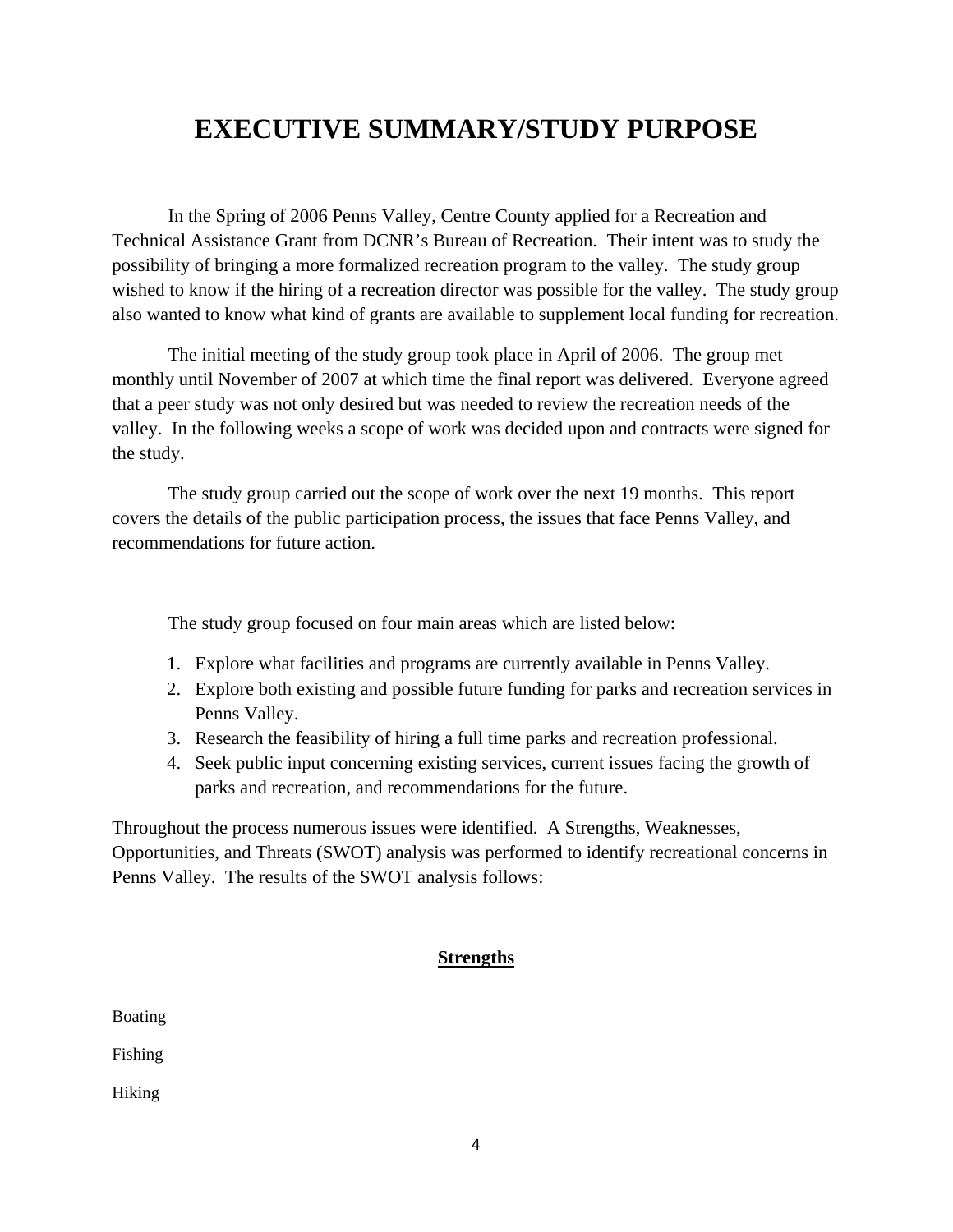Hunting

Grange Fair Grounds

Mid State Trail

Millheim Ball fields – 2

Millheim Pool

Outdoor Recreation

Penns Cave

Penns Valley School

Poe Valley Lake

Roller Skating

Shaner Complex

State Forest

Volunteers

Woodward Camp

## **Weaknesses**

Big Valley – Large Area to Cover Facilities not maintained Financial Support (taxes) Many Facilities are Privately Owned No Coordination of Facilities in General No Coordination of School Facilities No Indoor Pool No Recreation Centers (Programs) No Regulation Soccer Fields Very Rural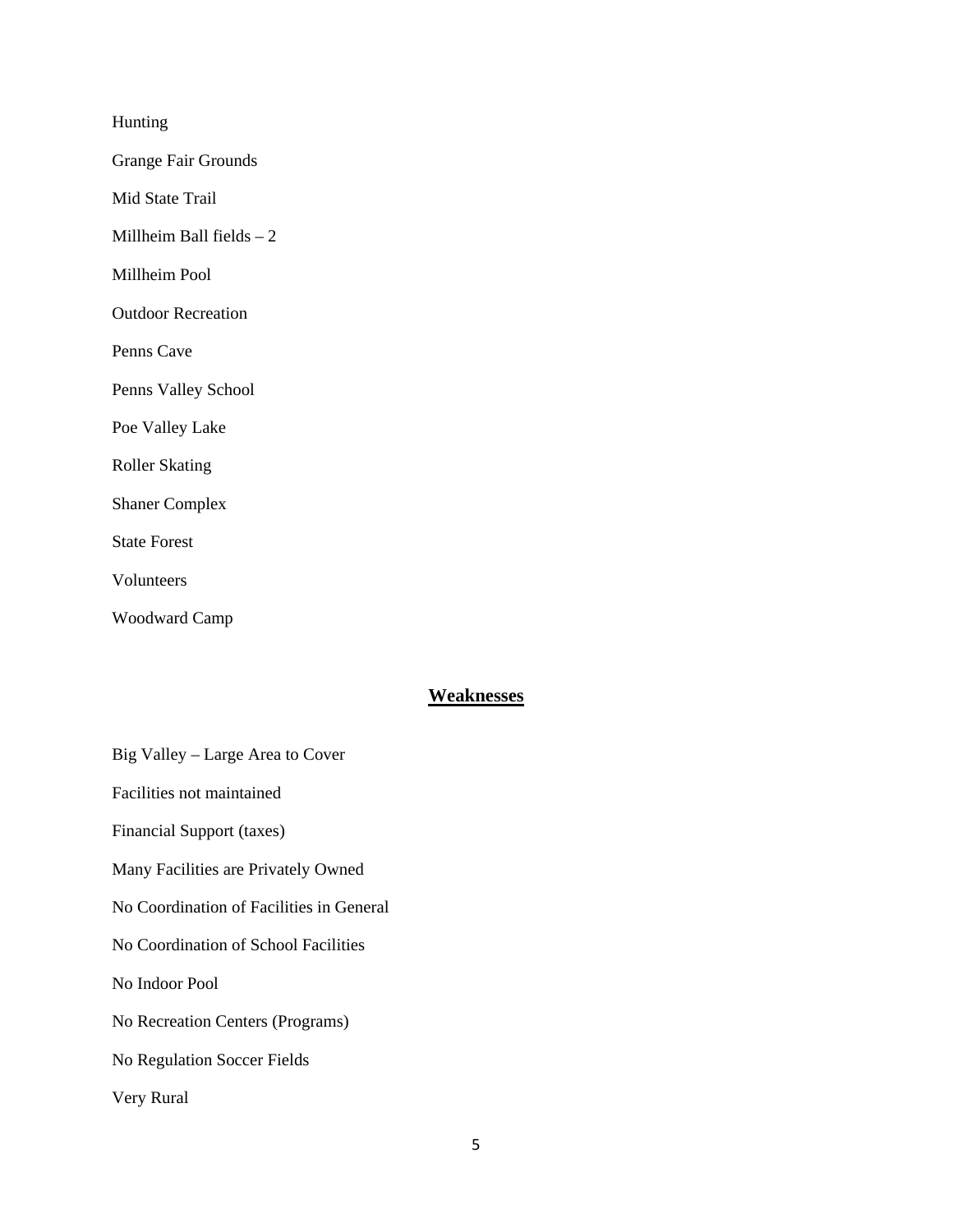#### **Opportunities**

Acquire Park Land Economic Effect More Trails Partnership with Business – Landscapers Senior Program Social Impacts – seniors - Youth

#### **Threats**

Guaranteed use of Facilities – Privately Owned Good Old Boy Attitude – We Don't Need Recreation Lack of Funding

 Penns Valley is very rich in outdoor facilities except for walking trails. Penns Valley is a prime location for rails to trails projects. At the current time persons walk on the roads. This potentially could become a traffic hazard as use increases. Outdoor activities such as hiking, camping, fishing, backpacking, canoeing, hunting, snowmobiling, and cross country skiing are abundant.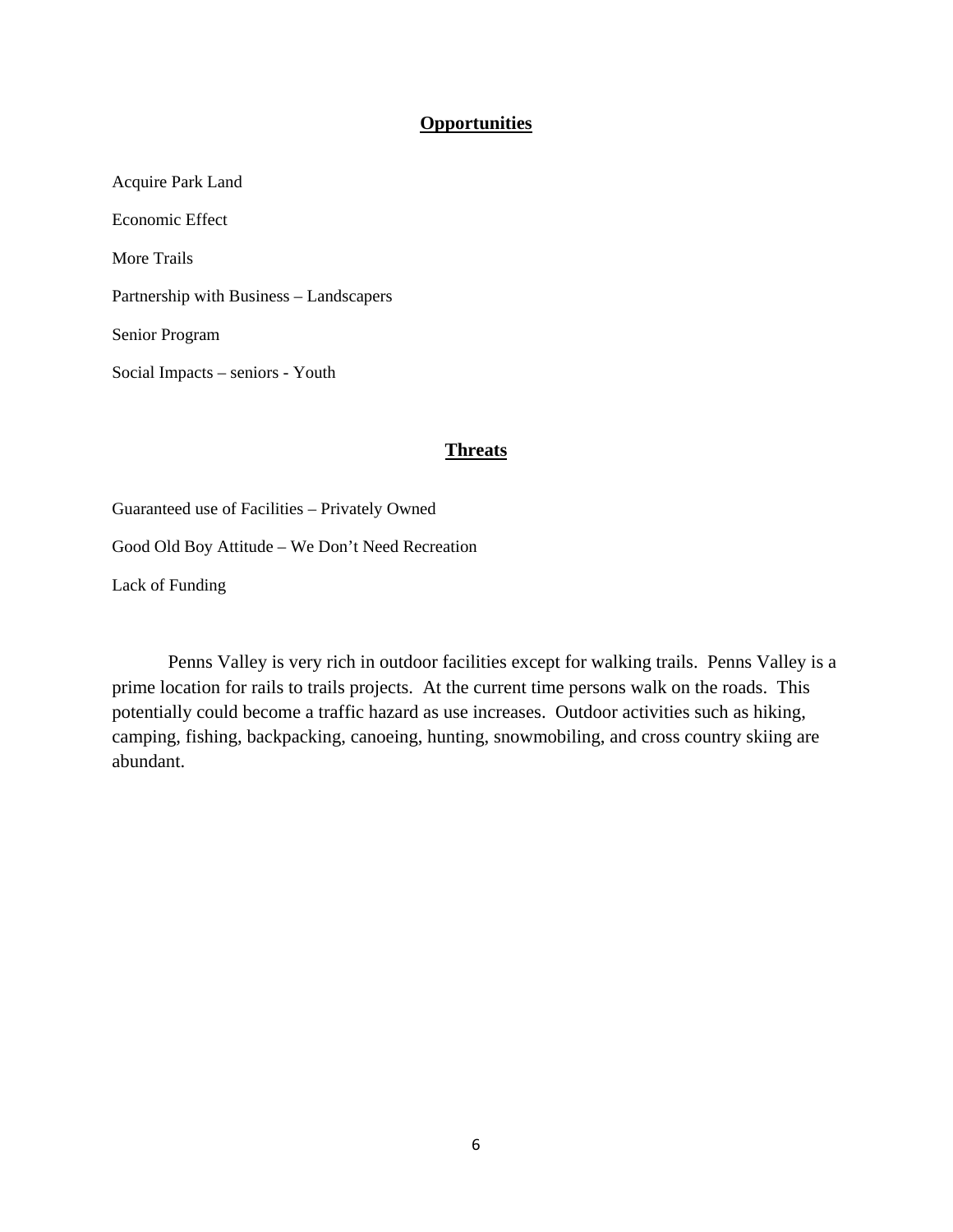## Penns Valley Demographics

 For the purposes of this study, and the fact that the study area is fairly large, some general demographic information is appropriate to be included in this report. The scope of work of this study concentrates on community recreation opportunities and does not go into much detail on state owned facilities.

 Penns Valley is located east of State College and is characterized by a large valley predominantly used for agricultural purposes. Penns Valley has grown from 8,789 persons in 1970 to 11,382 in 2000. Housing development and suburbanization have come to the valley producing the increase in population. The persons moving to the valley want to maintain the rural character of the area however they would like increased recreational opportunities. The region is experiencing a very steady growth rate.

 There are seven municipalities that make up the Penns Valley region. The municipalities are Millheim and Centre Hall boroughs and the Townships of Gregg, Haines, Miles, Penn, and Potter. The Penns Valley Area School District serves the entire region.

Highlights of the 2000 census follow:

| Persons under 5----------------------------- 6.9%  |
|----------------------------------------------------|
| Persons under 18 ------------------------------29% |
| Persons 65 and over -------------------- 13.4%     |
| High School Graduates----------------- 82.8%       |
| College Graduates ---------------------- 18.6%     |
| Households in 2000---------------------- 5,136     |
| Persons per Households-------------------- 2.19    |
| Household Income-------------------- \$40,054      |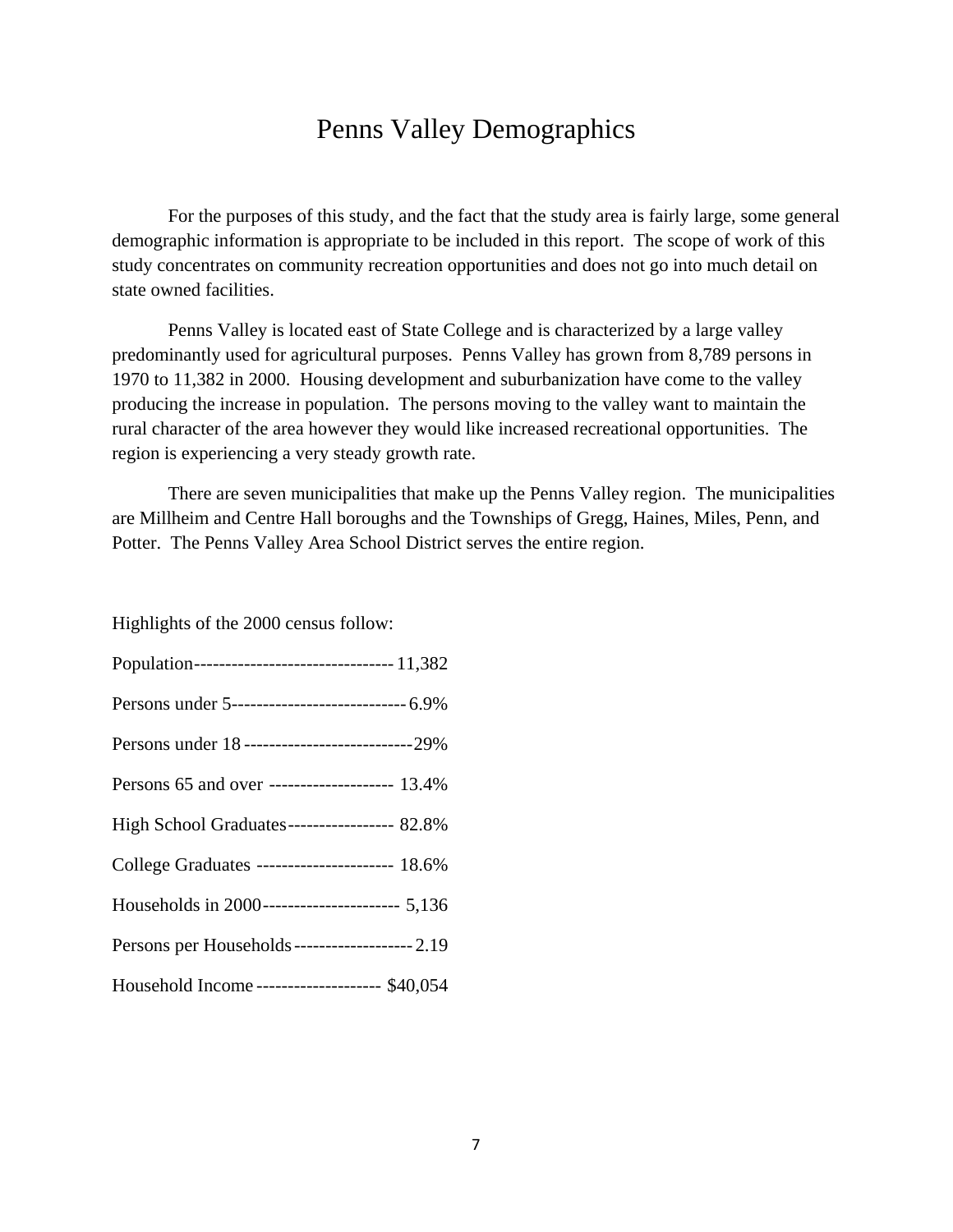## **SCOPE OF WORK**

# Penns Valley Regional Recreational Study Group PA DCNR Peer-to-Peer Project

Centre Hall Borough, Millheim Borough, Gregg Township, Haines Township, Miles Township, Penn Township, and Potter Township

Proposed Scope Work

All work will be completed for the seven participating municipalities: Centre Hall Borough, Millheim Borough, Gregg Township, Haines Township, Miles Township, Penn Township, and Potter Township. The Penns Valley School District will also be invited to participate in the process by naming a representative on the committee. Public service organizations in the service area will also be contacted to inventory and discuss their recreation services. These organizations include but are not limited to the Boy Scouts and Girl Scouts, Rotary, church groups, fraternal organizations, Lions, Kiwanis, Youth Programs, Women's Club, Civic Club, Historical Society, Business Group, 4H, Grange Fair, Spring Mills Fish & Game, Spring Mills Fire Company etc.

### **Phase I**

**A. Inventory Available Facilities, Programs and Services**  Conduct an inventory of private and public recreation facilities, programs, and services

currently available to residents of the seven municipalities:

- 1. Each member municipality and the school district agree to complete a DCNR survey and provide the peer with requested information such as municipal budgets and in-kind services provided. Peer will review this material and work with the lead municipality to fill any gaps.
- 2. From above information peer will compile a list of available parks and recreation opportunities and services for the residents of the participating municipalities.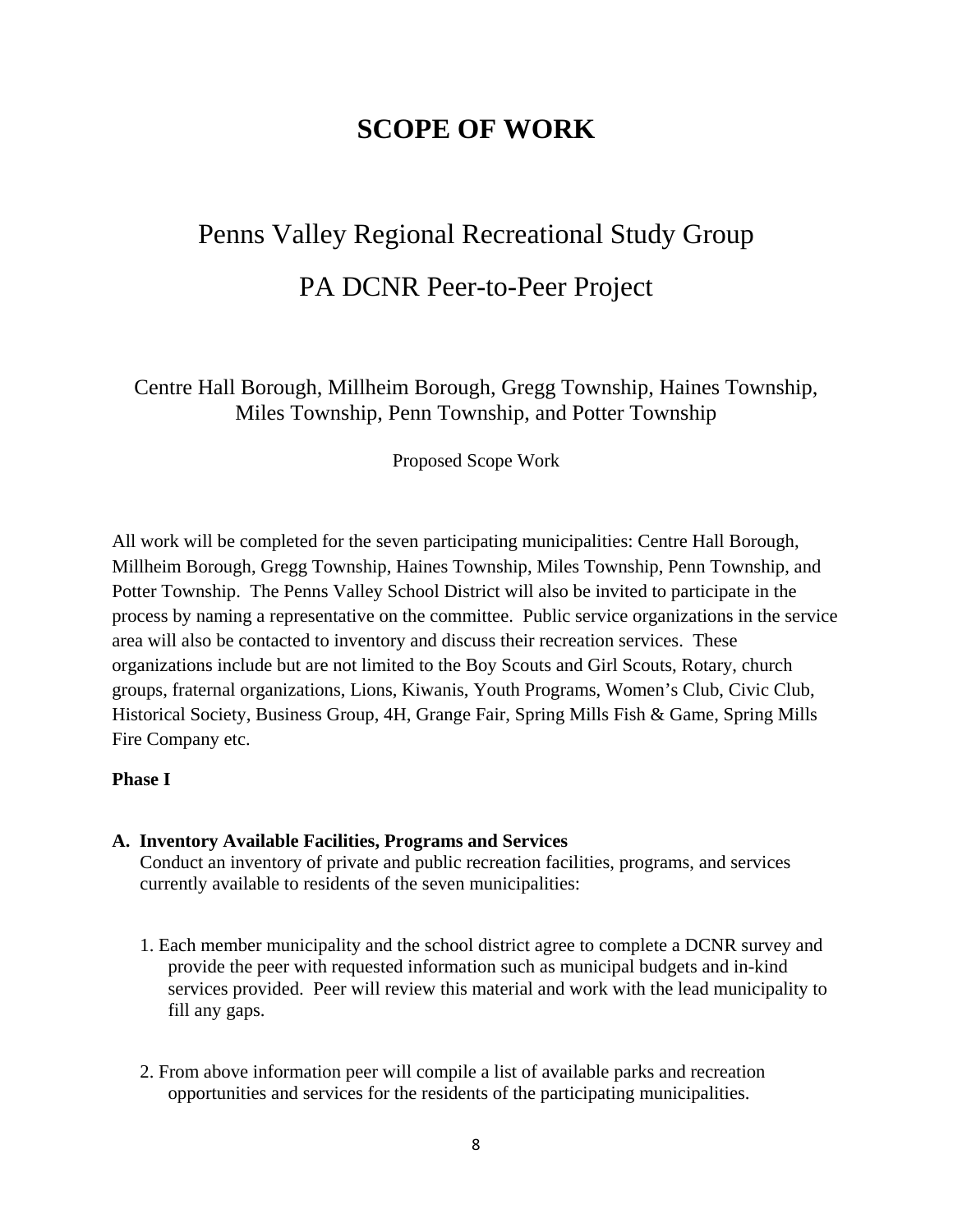3. Visit all park and recreation facilities in the region available for public recreation use and assess their general condition and potential for expansion, enhancement, and coordination.

#### **B. Analysis of Current Services**

Prepare an overall analysis of the parks, recreation, programs, and services provided by the seven municipalities and the school district.

- 1. Analyze available parks and recreation facilities with respect to condition and general community need. Note any publicly owned space that could be used for expansion of park and recreation facilities. (This will be a general analysis and not include detailed design issues.)
- 2. Examine the balance of recreation programs currently provided by age, gender, location, program type, etc. to determine areas of strengths and weaknesses. Identify areas for expansion of recreation programs and services. Determine strengths and weaknesses.
- 3. Examine how each of the seven municipalities are administering park and recreation opportunities. Determine strengths and weaknesses.
- 4. Analyze each municipalities overall budget and park and recreation budget (if any). Analyze non-tax revenue sources for park and recreation services. Determine strengths and weaknesses. Such as mandatory dedication and fees in lieu of.
- 5. Seek out public input through these approaches:
	- a. Conduct in-person or telephone interviews to determine the recreational needs and interests of area citizens and identify the level of support for regional recreation. The peer will work with the Study Committee to determine appropriate number of interviews and those selected for those interviews.
	- b. Conduct up to 14 Study Committee meetings.

#### **C. Explore Creation of Regional Recreation**

 Purpose will be to determine the willingness of the seven municipalities and the school district to form a regional recreation organization (board structure to be determined).

- 1. Identify the benefits and challenges of regional recreation services.
- 2. Develop an informational sheet, which highlights the benefits of regional recreation, and possible recreation programs, and services, which could be offered.
- 3. Determine level of funding, in the form of draft-operating budget, necessary to provide regional recreation services. Identify areas for in-kind contributions of municipalities and school district. Evaluate fund-raising capabilities of committee.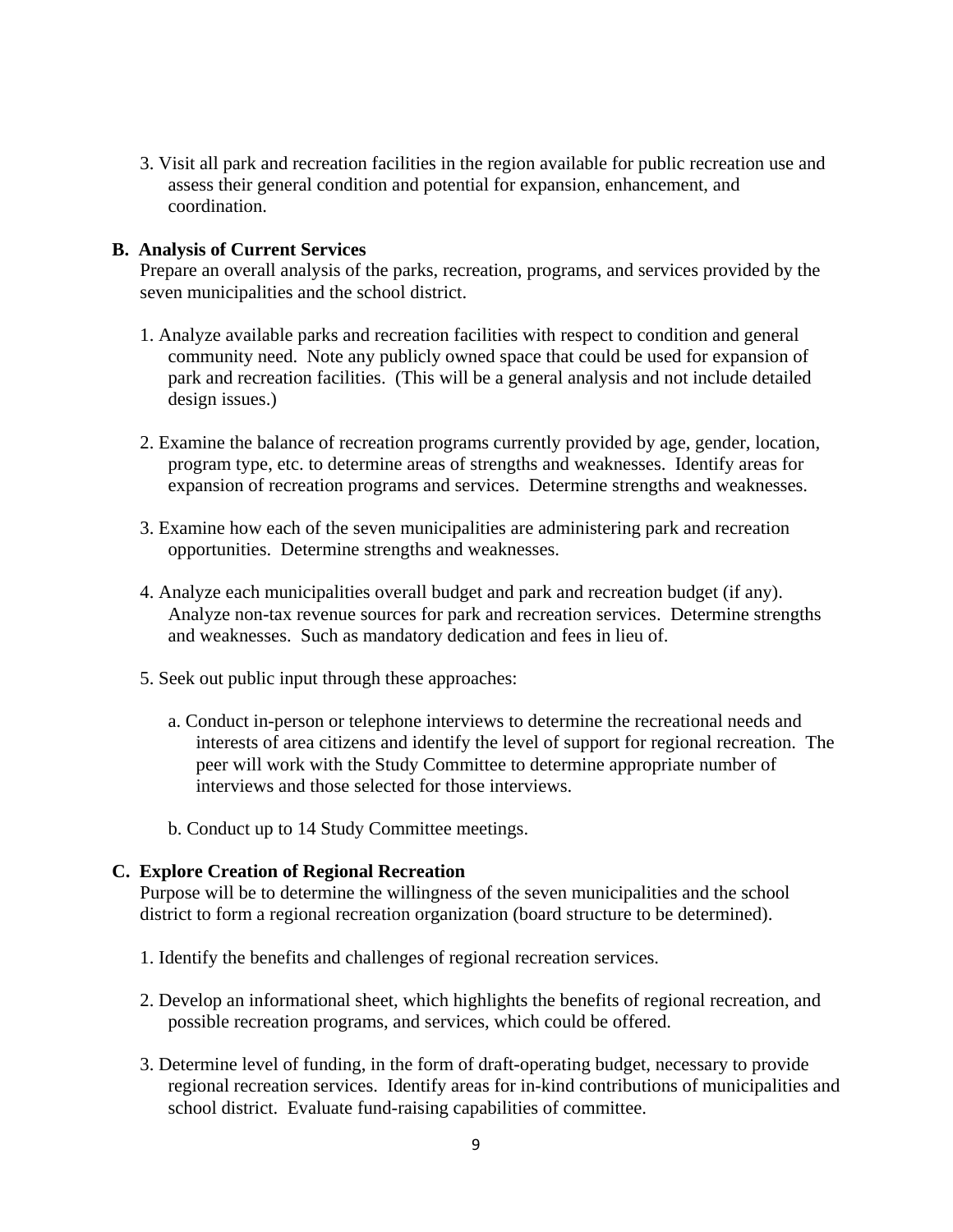- 4. Tour Lewisburg Area Recreation Authority (LARA) and East Lycoming Recreation Authority (ELRA) facilities.
- 5. Develop a proposed structure for a regional recreation organization (type of board to be determined), which includes the representation for each entity and the funding formula. Propose up to three separate organizational scenarios.
- 6. Work with Study Committee to determine if there is support to develop a draft intergovernmental agreement. Peer will prepare draft agreement.
- 7. Train the Study Committee to "promote" the regional recreation concept to key citizens, elected officials, and community organizations. Study Committee members will be responsible for discussing this agreement with their governing bodies and having it reviewed by their solicitors. Peer will work with Study Committee to resolve comments received from solicitors.

## **Phase II**

## **D. Formation of a Regional Recreation Organization**

Assist with organizing the regional recreation organization

- 1. Assist with recruitment and appointment of organization members.
- 2. Help develop by-laws for the board and regional park rules and regulations.
- 3. Explore the feasibility of employing a Director of Parks & Recreation through the Circuit Rider program
- 4. Recommend an office location, insurance needs, clerical support, computer/office equipment and funding sources and levels.
- 5. Recommend secondary Peer assistance as necessary.

### **E. Final Report**

 The final report will consist of a table of contents, an executive summary of recommendations, a collection of the products from each section, and appendices with examples of appropriate materials. The Peer will provide both hard and digital copies of the final report for distribution.

### **F. Time Line and Budget**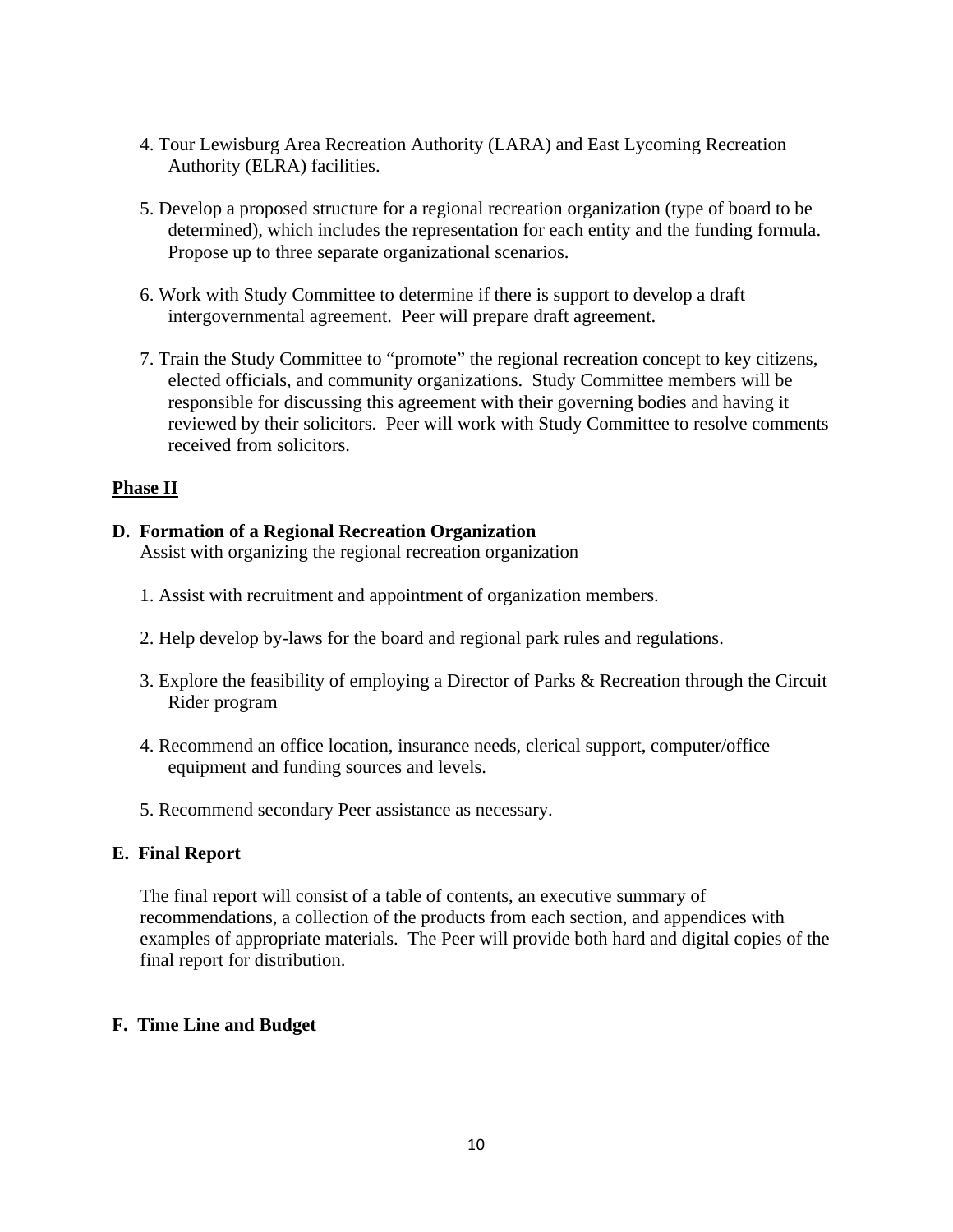## Centre Hall Borough, Millheim Borough, Gregg Township, Haines Township, Miles Township, Penn Township, and Potter Township

Penns Valley Recreation Study Committee

Peer-to-Peer Project

## Proposed Time Line

| <b>Phase I</b>            |                                                                                                                                                                                         |
|---------------------------|-----------------------------------------------------------------------------------------------------------------------------------------------------------------------------------------|
| May 2006                  | Section A<br><b>Inventory Facilities, Programs and Services</b><br>Finalize Peer Contract and Scope of Work<br>Conduct Strengths, Weaknesses, Opportunities,<br>Threats Analysis (SWOT) |
| June – August $2006$      | <b>Section B</b><br>Analysis of Current Services<br>Tour LARA and ELRA facilities<br>Key Person Interviews                                                                              |
| September – December 2006 | Section C<br><b>Exploration of Regional Recreation</b><br><b>Exploration of Circuit Rider</b>                                                                                           |
| <b>Phase II</b>           |                                                                                                                                                                                         |
| January – March 2007      | <b>Section D</b><br>Details to Form Regional Recreational Organization<br>Municipal Solicitor Review of Inter-<br>Governmental Agreement                                                |
| April – December 2007     | <b>Section E</b><br><b>Final Report</b>                                                                                                                                                 |

This time line may take longer, depending on local reviews, schedules and unforeseen challenges which may arise.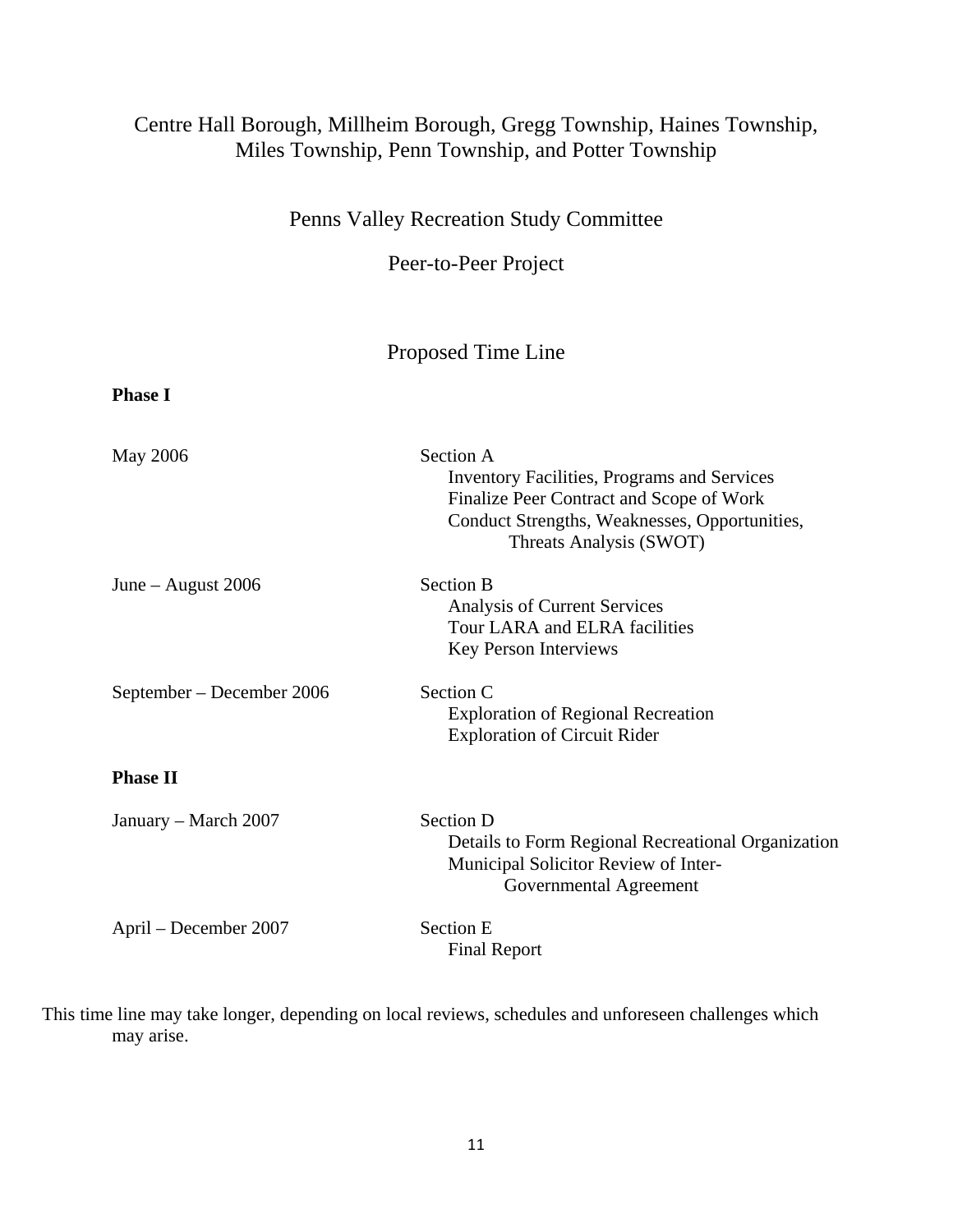# **PUBLIC PARTICIPATION**

# **Penns Valley Study Committee**

Eloise Brennan

Victoria Brennan Burd

Ray Hankinson

Kurt Hausammann, Jr.

Patrick Leary

Daryl Schafer

Jane Scheuchenzuber

BT Schwier

Tom Sharer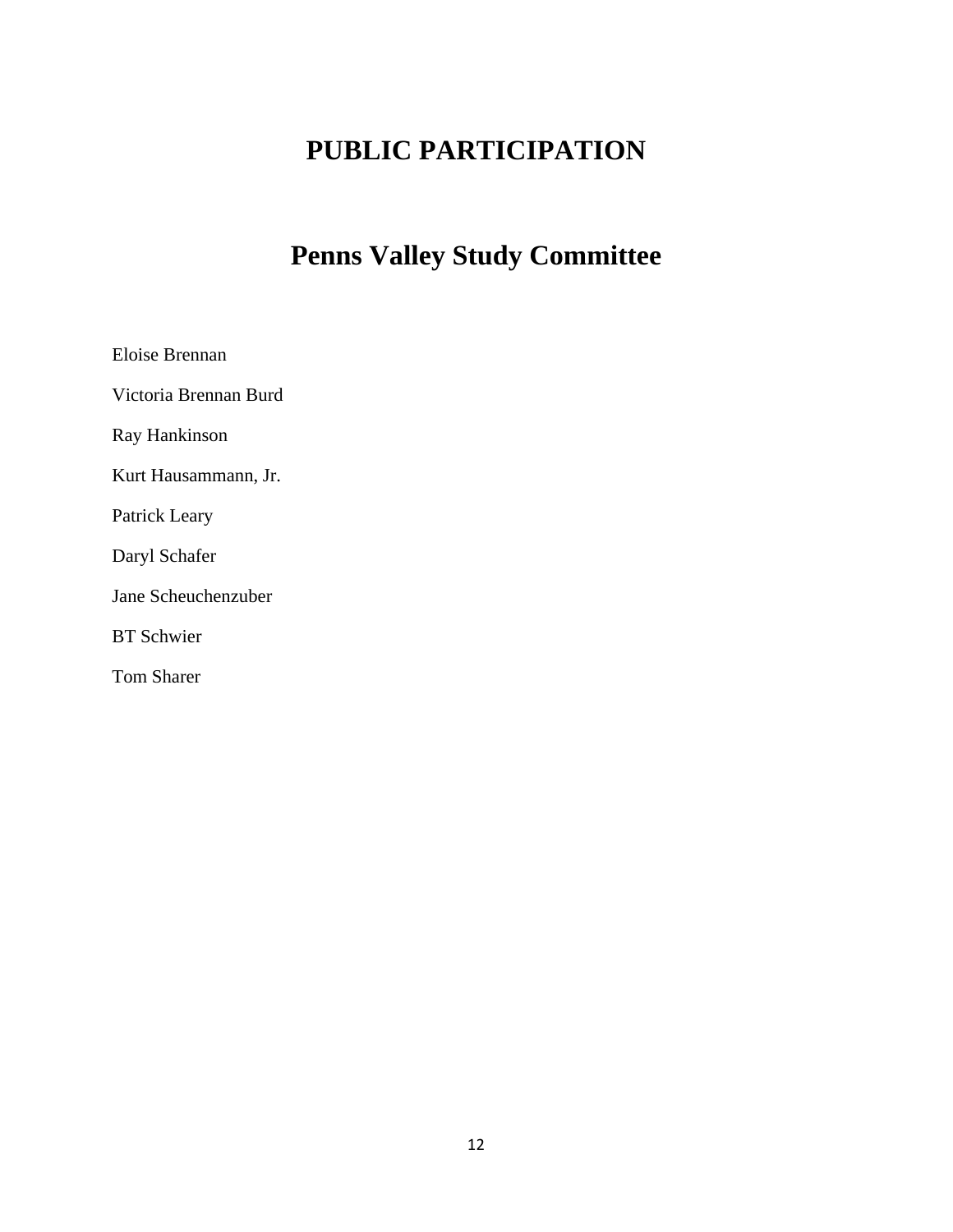## **Penns Valley Regional Recreation Study Group**

Agenda – Meeting Thirteen

August 20, 2007 - 7:00PM to 9:00PM

## **Centre Hall Borough Building**

1. Introductions 7:00

Robin Bastress, Eloise P. Brennan, Victoria Brennan Burd, Ray Hankinson,

Kurt Hausammann, Chris Hosterman, Pat Leary, BT Schwier, Tom Sharer

2. Revised Budget 7:05

September meeting

Alternate Budget includes Penn and Miles. We will get \$40,000 from State. Participants need to pay total \$13000. (\$5,000 contingency.) Includes a \$40,000/year full time director. State prefers a full time position. Get a more experienced person who will want to stay longer. Continuity will be very important.

Other programs said that they credit their success to having a full time person. Volunteer board will support the work…depending upon the board. Members of the board have to be willing to be a working board. We want to entice Penn and Miles to come on board. State money has requirements that person must meet. Requirements would include: Parks and Rec degree with experience, Grants, marketing, management/coordination of resources. Salary initially paid with circuit rider grants only (available all year). Other grants are to be used for capital purchases. Some grants can be used for administrative purposes for monitoring the grant. Community revitalization monies are available. Being a partnering with PVASD, municipalities and boroughs is a must.

2009 – Reimbursement goes down to \$30,000 – contingency of \$5300.

2010 – Reimbursement goes down to \$20,000 – eliminate contingency – lower equipment budget. Grant monies will help to make up some of the money. Director at this point should have the program up and running

Two budgets following are without Penn and Miles.

3. Work on Slide Show Presentation 7:25

Review of slides and discussion took place. Kurt will update slide show for presentation and distribution to townships and boroughs.

Township and borough slide presentation schedule:

Miles 6 September, meets 1st Thursday, 7:00 PM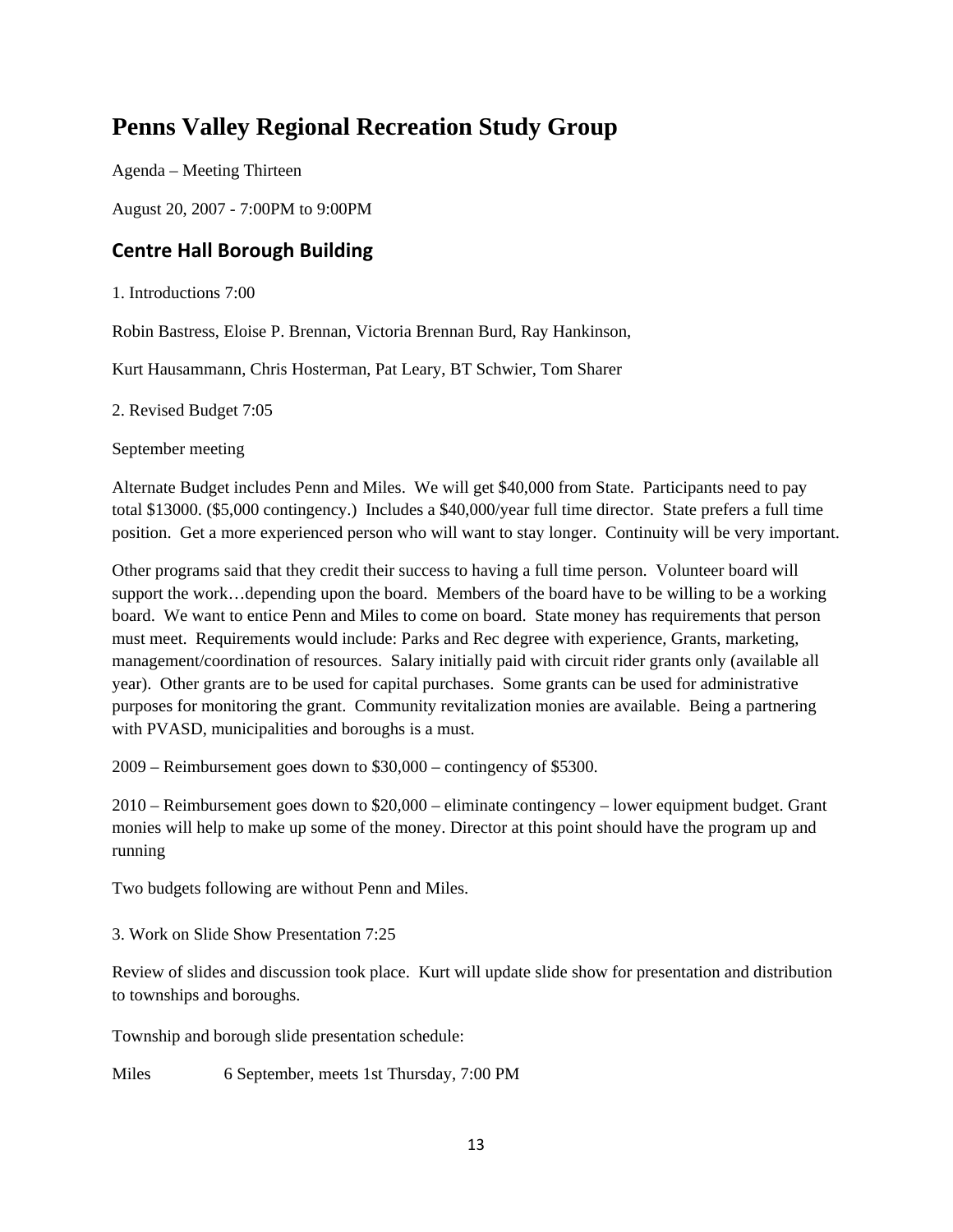| Penn        | 6 September, meets 1st Thursday, 7:30 PM       |
|-------------|------------------------------------------------|
| Potter      | 10 September, meets 1st & 2nd Mondays, 7:00 PM |
| Millheim    | 11 September, meets 2nd Tuesday, 7:00 PM       |
| Gregg       | 13 September, meets 2nd Thursday, 7:00 PM      |
| Centre Hall | 13 September, meets 2nd Thursday, 7:00 PM      |
| Haines      | 18 September, meets 3rd Tuesday, 6:30 PM       |
|             |                                                |

- 4. Prepare Outreach Program for Fall 8:00
- 5. Questions/Comments 8:30

Discussions covering all aspects of study groups activities and what will be included in the summary report took place.

Chris Hosterman briefed the group about the Penns Valley Endowment Fund.

A summary/description is included.

6. Next Meeting Date 8:40

### **Next meeting is October 25, 2007 at**

## **Old Gregg School Community & Family Recreation Center**

7. Adjourn 9:00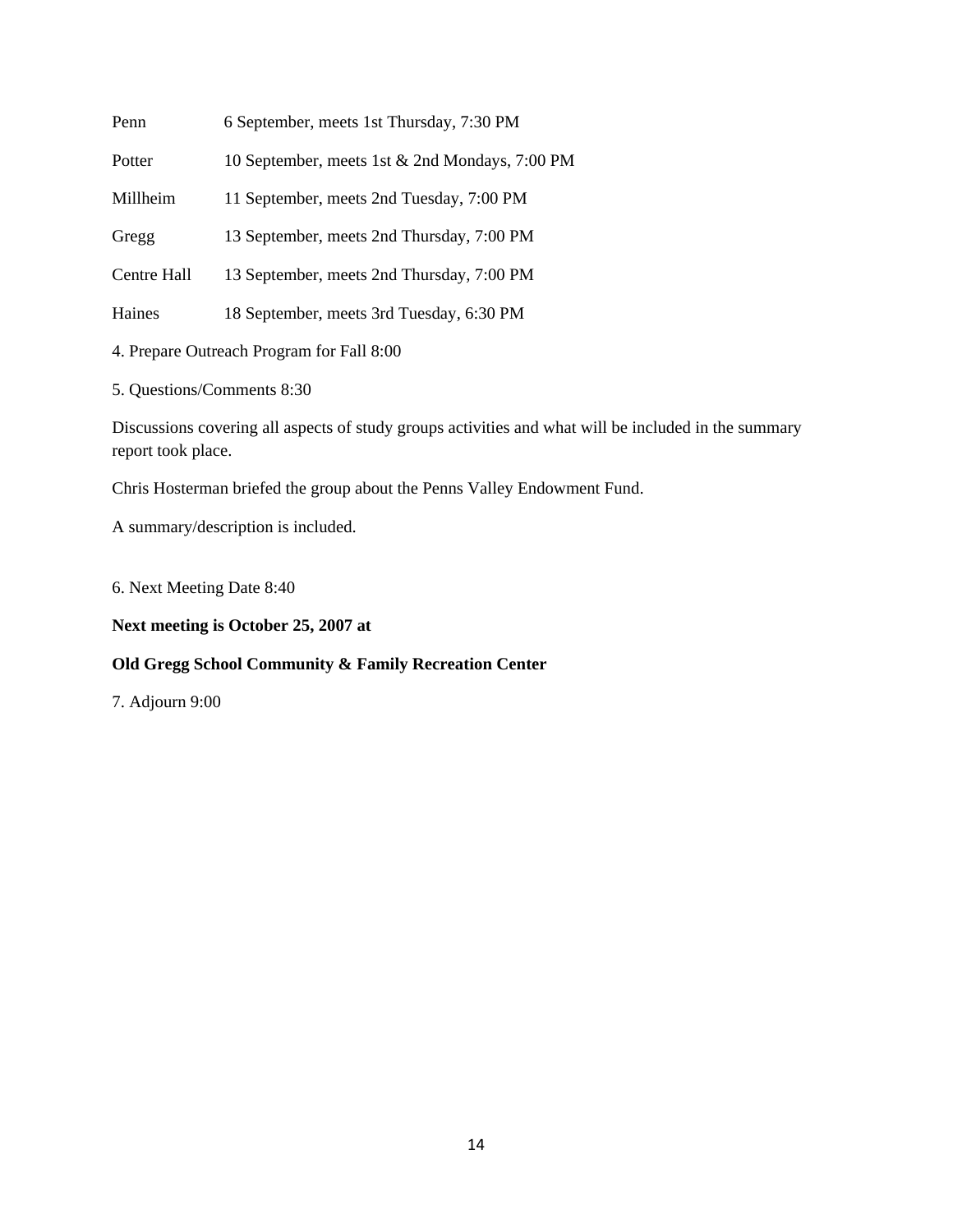## Penns Valley Regional Recreational Study Group (PVRRSG)

Call to order by Kurt @ 1900, 26 July 2007

**In attendance:** Eloise P. Brennan, Victoria Brennan Burd, Jason Fiedler, Ray Hankinson, Kurt Hausammann, Pat Leary, BT Schwier, Tom Sharer, Daryl Shafer

## **Gregg Township Elementary School**

Tenants have been identified and leases negotiated

PV Recreation Authority/Commission could be a potential tenant

## **Budget**

Draft six includes other updates from discussions

## **Slide Show/Presentation**

Reviewed briefing/presentation for townships and borough officials

Pictures of the Lewisburg Area Recreation Association (LARA) located in an urban setting and East Lycoming Recreation Association located in a rural setting were compiled and selected Woodward Camp has partnered with Play World to design and sell skate board parks. Skate board park utilization is "Use at your own risk." To minimize insurance coverage, LARA installed an 8 foot perimeter fence.

## **PSU Land Transfer**

Transfer of 165 acres to Potter Township, Centre Hall Borough, & Gregg Township

## **Future Discussion Items:**

Naming of organization – Commonwealth prefers recreational organizations be identified as a commission versus authority. Commission requires communication with boroughs and townships elected officials for acceptance and future planning.

Township & meeting schedules:

Centre Hall 2nd Thursday Time: 7:00 PM

Gregg 2nd Thursday Time: 7:00 PM

Haines 3rd Tuesday Time: 6:30 PM

Miles 1st Thursday Time: 7:00 PM

Millheim 2nd Tuesday Time: 7:00 PM

Penn 1st Thursday Time: 7:30 PM

Potter 1st & 2nd Mondays Time: 7:00 PM

Next Meeting Date: Monday, August 20th, 2007 @ 1900 at Centre Hall Borough Building **Adjourn:** 8:45 pm

Supporting Information: http://www.co.centre.pa.us/locator/default.asp

## **Centre Hall Borough**

Meets: 2nd Thursday Meeting Time: 7:00 p.m. Meeting Place: Borough Office Address: 134 North Hoffer Avenue P.O. Box 54 Centre Hall PA 16828 Phone: (814) 364-1772

Fax: (814) 364-2821

## **Gregg Township**

Meets: 2nd Thursday Meeting Time: 7:00 p.m. Meeting Place: Township Office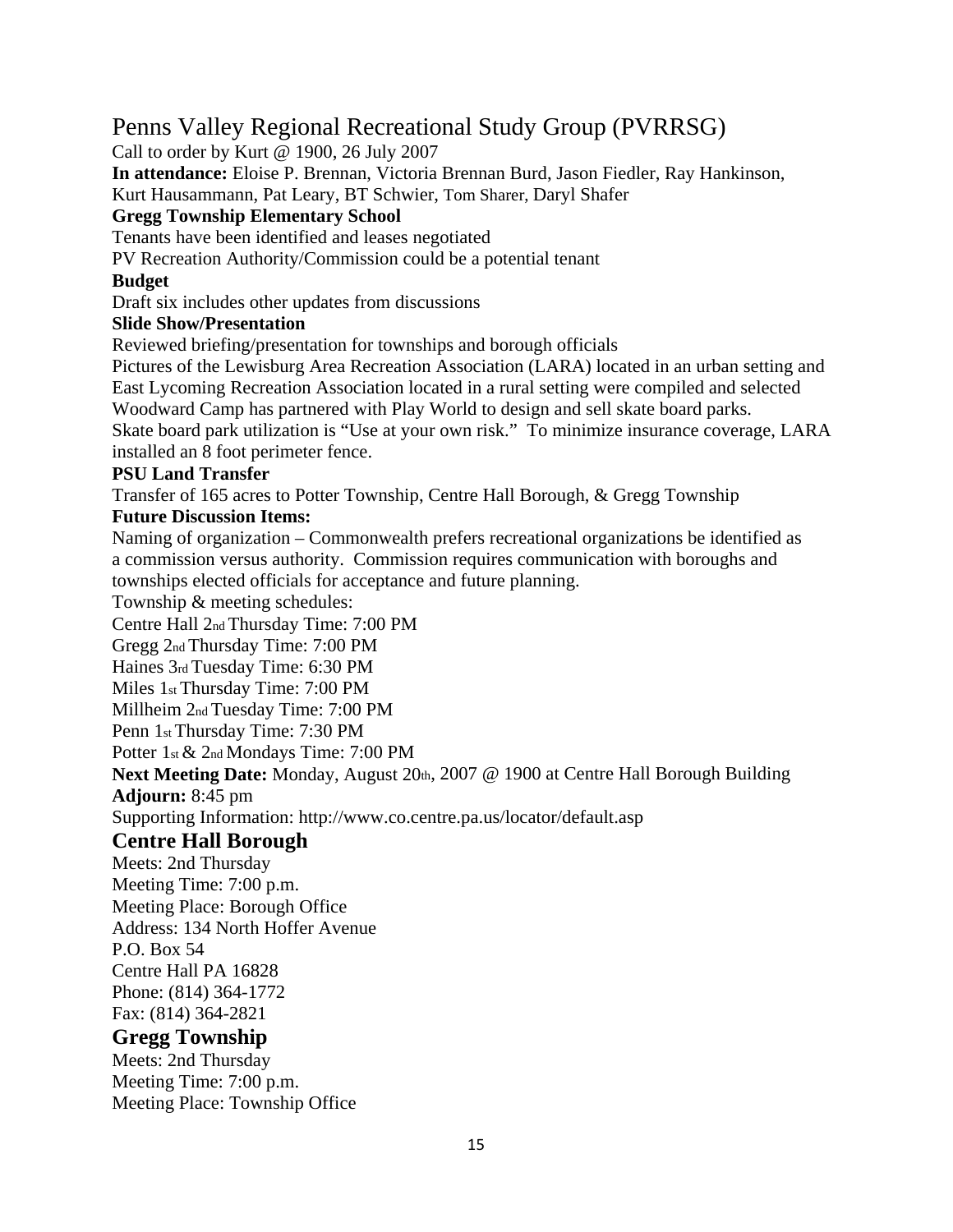Address: 3586 Penns Valley Road Behind Smith Custom Builders PO Box 184 Spring Mills PA 16875 Phone: (814) 422-8218 Phone: (814) 422-8947 Fax: (814) 422-8080 E-mail: secretary@greggtownship.org

#### **Haines Township**

Meets: 3rd Tuesday Meeting Time: 6:30 p.m. Meeting Place: Township Building Address: 153 South Rachels Way PO Box 244 Aaronsburg PA 16820 Phone: (814) 349-8193 Fax: (814) 349-5630 E-mail: hainestwp@chilitech.com

## **Miles Township**

Meets: 1st Thursday Meeting Time: 7:00 p.m. Meeting Place: Township Building Address: 174 East Main Street Rebersburg PA 16872 Phone: (814) 349-8218 Fax: (814) 237-8337

## **Millheim Borough**

Meets: 2nd Tuesday Meeting Time: 7:00 p.m. Meeting Place: Borough Building Address: 225 East Main Street P.O. Box 421 Millheim PA 16854 Phone: (814) 349-5350 Fax: (814) 349-5733 E-mail: millheim@verizon.net

### **Penn Township**

Meets: 1st Thursday Meeting Time: 7:30 p.m. Meeting Place: 506 Main Street Coburn Address: P.O. Box 125 Coburn PA 16832 Phone: (814) 349-8886 Fax: (814) 349-5525 E-mail: penntownshipcentre@verizon.net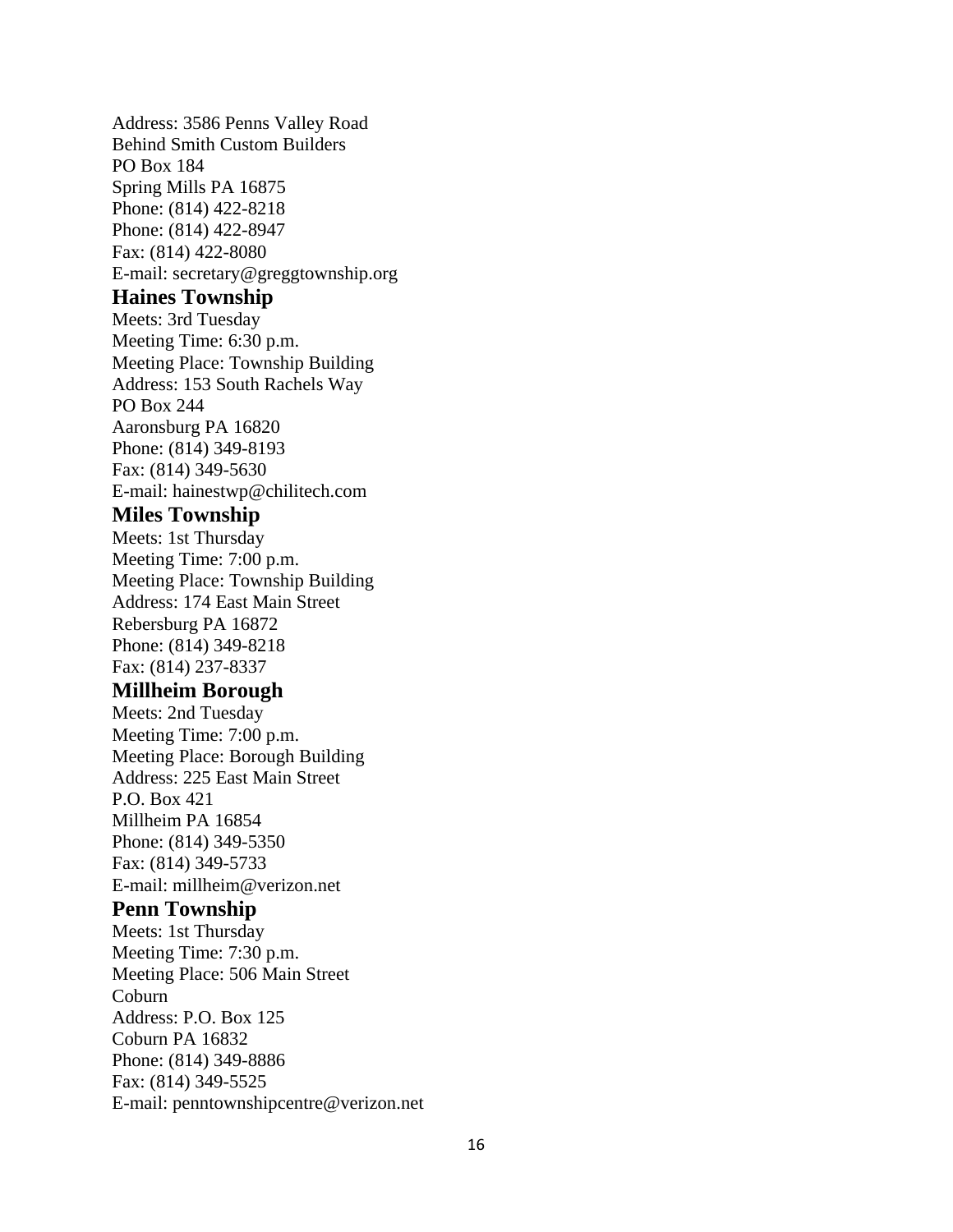## **Potter Township**

Meets: 1st & 2nd Monday Meeting Time: 7:00 p.m. Meeting Place: Township Building Address: 124 Short Road Spring Mills PA 16875 Phone: (814) 364-9176 Fax: (814) 364-2809 E-mail: potter\_twp@yahoo.com Office Hours: 8:00 a.m. - 5:00 p.m. Mon. - Fri.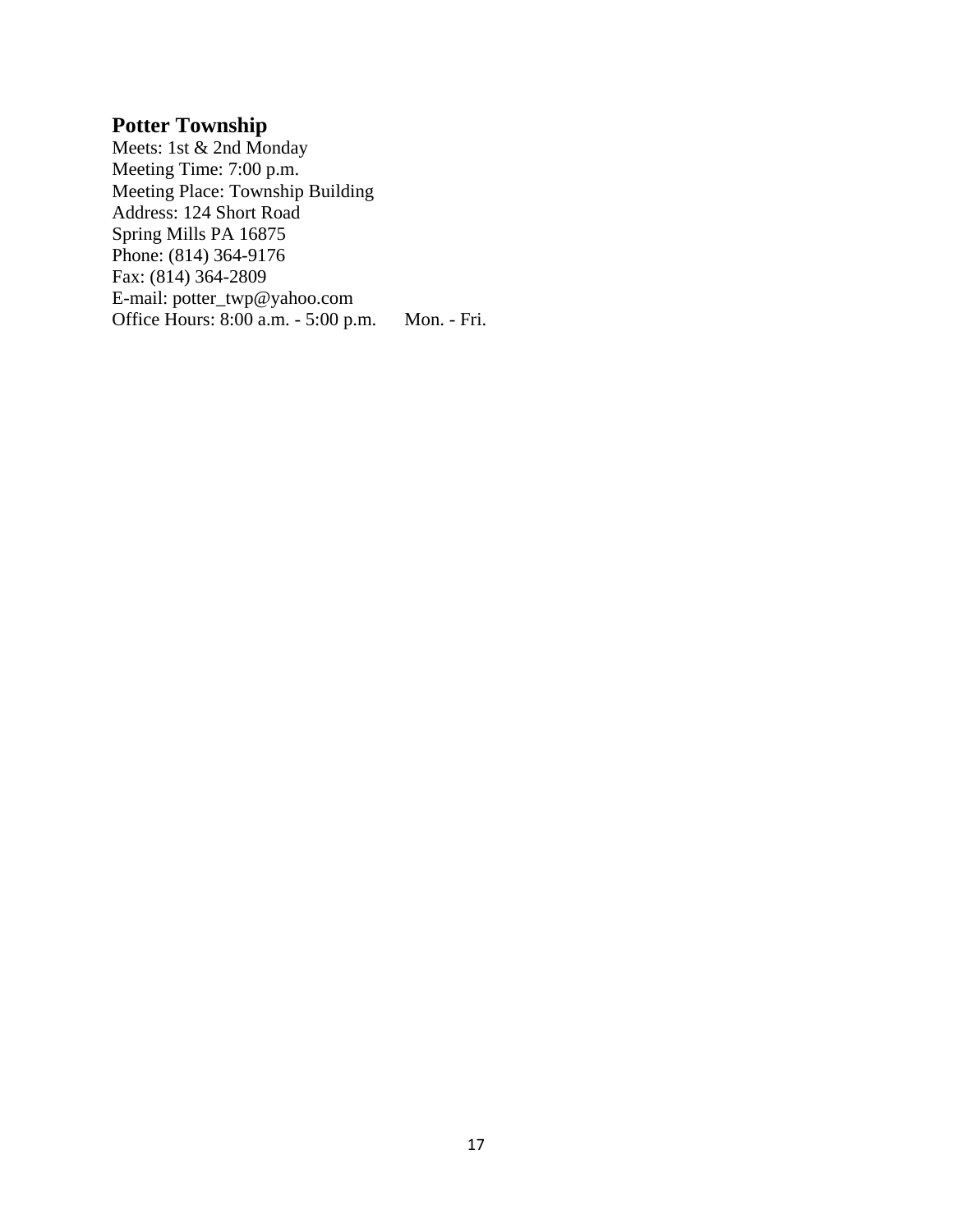#### **Penns Valley Regional Recreational Study Group (PVRRSG)**

Call to order by Kurt @ 1910, 28 June 2007

In attendance: Kurt Hausammann, Pat Leary, BT Schwier, Jane Scheuchenzuber

Gregg Township Elementary School

Referred to as "Old Gregg School Recreation Center at Spring Mills" Tenants have been identified that can potentially provide  $\sim$  62 K per year Adult Day Care may possibly provide  $\sim$  10-15 K per year Tentatively scheduling a "identify funding sources" meeting with government officials

Tour Summary

Lewisburg Area Recreation Association (LARA) Positive reactions to: pool, Senior Citizens Building, exercise equipment, climbing wall, skate board park, handicap area

East Lycoming Recreation Association (ELRA)

Future Discussion Items:

Master Site Plan for recreation needed Summarize study and results for public campaign Prepare briefing/presentation for townships and borough officials Prepare summaries for community and government officials buy in Possible to distribute summaries including questions and answers at Grange Fair Distribute a survey at Grange Fair to get a sense of response for Penns Valley community Naming of organization

Next Meeting Date: Thursday, July 26th, 2007 @ 1900 at Gregg Township Bldg, Route 45

Adjourn: 8:50 pm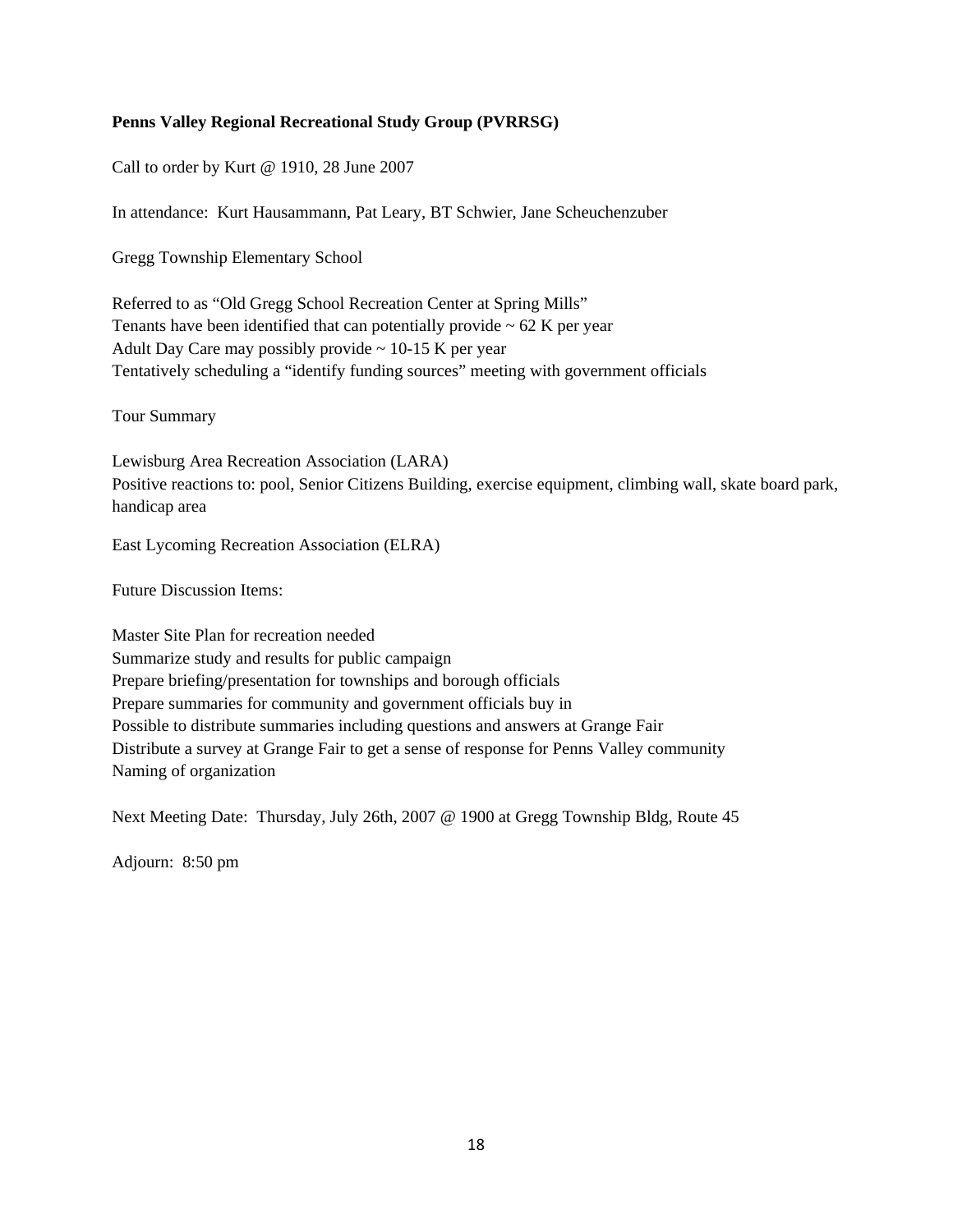# Penns Valley Regional Recreational Study Group (PVRRSG)

Meeting Summary – September 5, 2006

Meeting started at 1900 hours – Millheim Boro Building

Kurt Hausammann called the meeting to order

Penns Valley Recreation Study Committee Agenda Meeting Four was discussed

Introductions of individuals in attendance

The group created and discussed the Key Person Interview list. Please submit additional information for candidates to PVRRSG email for inclusion into the list.

Discussions pertaining to the usage of the Gregg Township Elementary School were noted. The YMCA will be making a presentation to the PV School Board on September 6, 2006. Pat Leary will be attending and will present highlights at the next meeting.

Peer to peer group should present the results of the study to each municipality to get their support.

Grants are available to develop recreational and park facilities. Collaboration with local government increases the probability for monies.

DCNR prefers to have grants prioritized at the local level so more monies are available for each project.

A preliminary inventory of the Penns Valley Peer Project was completed.

The tour date of the LARA and ELRA facilities has been rescheduled for Spring 2007. Presentations of the LARA and ELRA facilities were suggested as a preview to expose local municipalities to generate interest.

Eloise suggested that alternates be named for each municipality.

Next meeting scheduled for October 26, 2006

7:00 PM (1900 hours) Millheim Boro Building, Route 45

Meeting adjourned at 2110 hours

Attachments:

-Agenda Meeting Four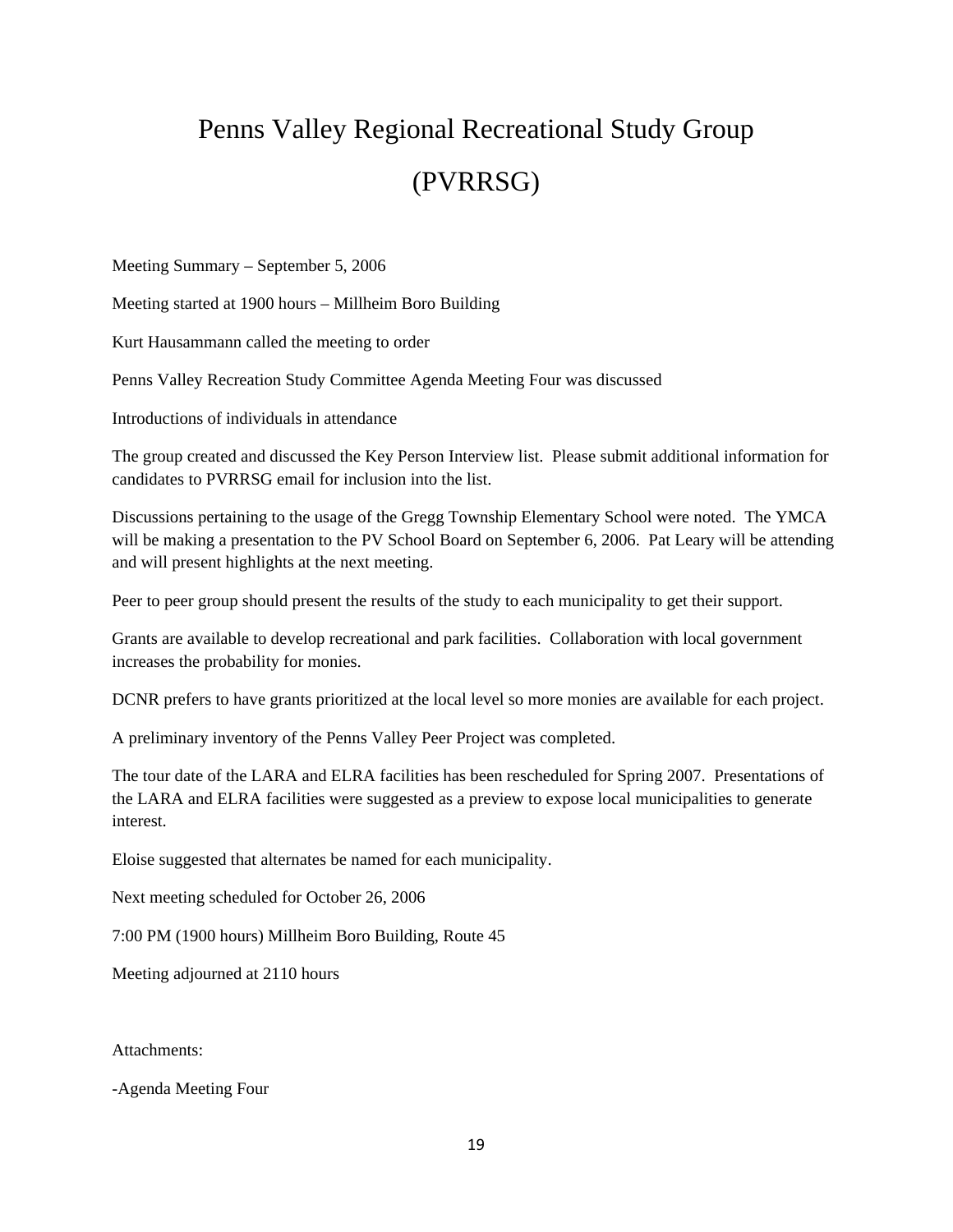-Telephone & Interview List -PV PEER Project -Rec 4 PV Peer2Peer Study4Parks&Recs -Introduction\_Key\_Person

Attendees:

| Eloise Brennan  | Patrick Leary            |
|-----------------|--------------------------|
| <b>Bob Fox</b>  | <b>Christine Maugans</b> |
| Ray Hankinson   | Jane Scheuchenzuber      |
| Sharon Heckman  | <b>BT</b> Schwier        |
| Kurt Hausammann | <b>Tom Sharer</b>        |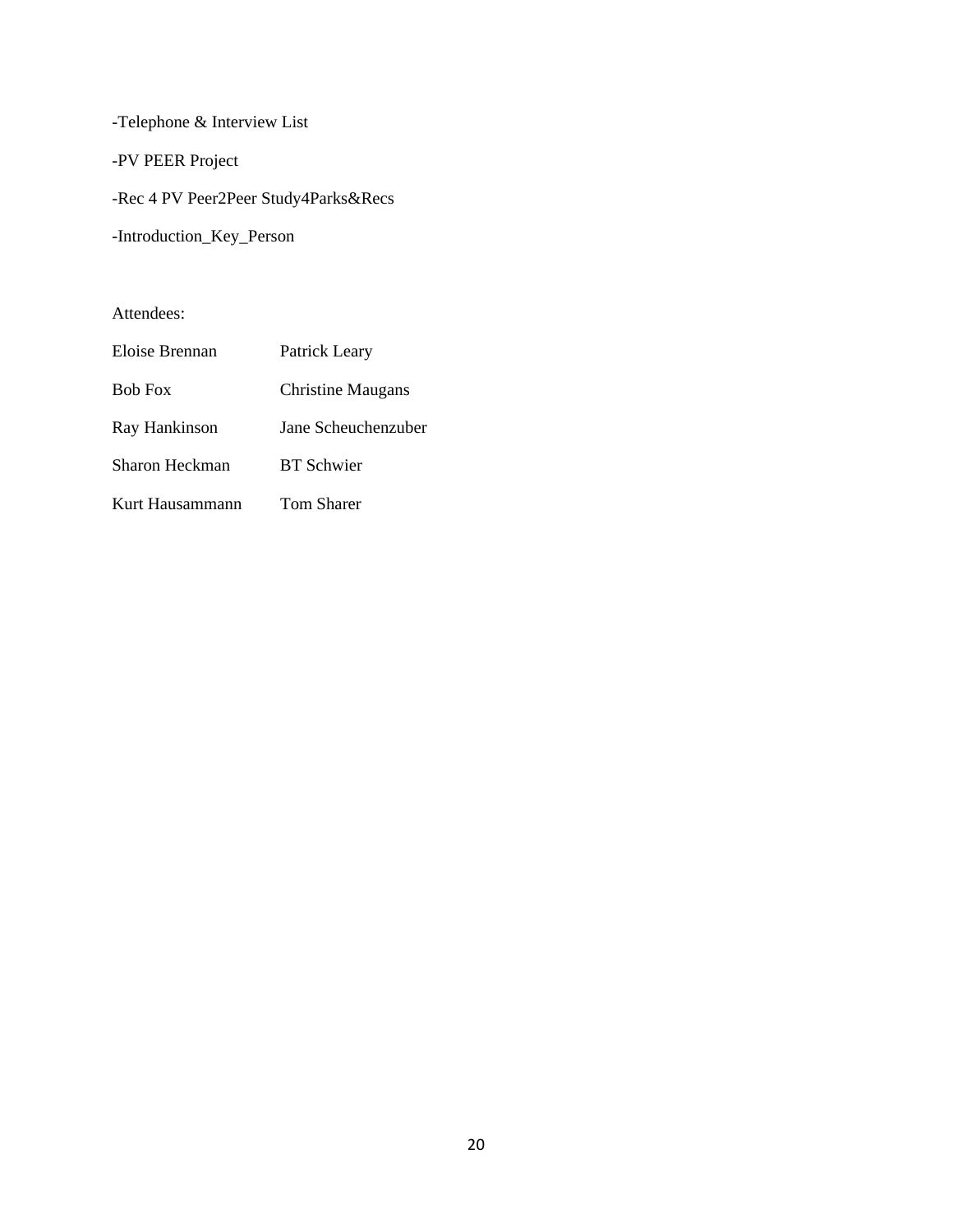Meeting Summary  $-$  – June 29, 2006

Meeting started at 1900 hours - Gregg Township Building

Kurt Hausammann called the meeting to order

Each item on the Penns Valley Recreation Study Committee Agenda was discussed

Introductions of individuals in attendance

Jane Scheuchenzuber spoke about the Greenways; & Trail Summit Program that she and four other individuals from Gregg Township attended. This program has identified current paths that can be used for horse trails and are looking to identify future paths to also be included. These paths were marked on a Gregg Township topographical map. Future discussions will include identifying railroad beds for biking, walking, and horse trails.

DCNR and the Federal Government have monies available for rail trail development.

It was noted that a large quantity of rail beds have been purchased by private land owners which may cause difficulties in accomplishing the trail and path development.

MPO meeting – This group is looking at a bike trail between Boalsburg and Centre Hall through Linden Hall. This project is still on the table for funding in the future.

A request to GIS was suggested to identify property sizes and owners.

To accomplish the PVRRSG goal, an inventory of the area must be taken. The group suggested that the Comprehensive Plan be used as a starting base/point. Ron Woodhead is going to startup the inventory process soon with the aid of other motorcyclists. Additional information concerning grounds and areas that were not included in the Comp Plan also need to be identified by local individuals.

A suggestion to identify a Penns Valley area student to join the PVRRSG for the purpose of getting a perspective from the younger and future generation. Student council or senior project participant were some suggestions. Jane Scheuchenzuber took action item to contact principle at PVHS for process to identify individual.

Tour date has been identified as August 12, 2006 from 0900-1500. Please RSVP to Kurt directly if you are going on the tour of the LARA and ELRA facilities.

A preliminary list of individuals for Key Person Interviews was created:

Allan Darr, Joe Hammaker, Don Hosterman, Rob Markle, Eric Marshall, Lynn McCool, Bill Sharpe, Carol Sharpe, Jacob Tanis, Jane Taylor, Sue Wenrick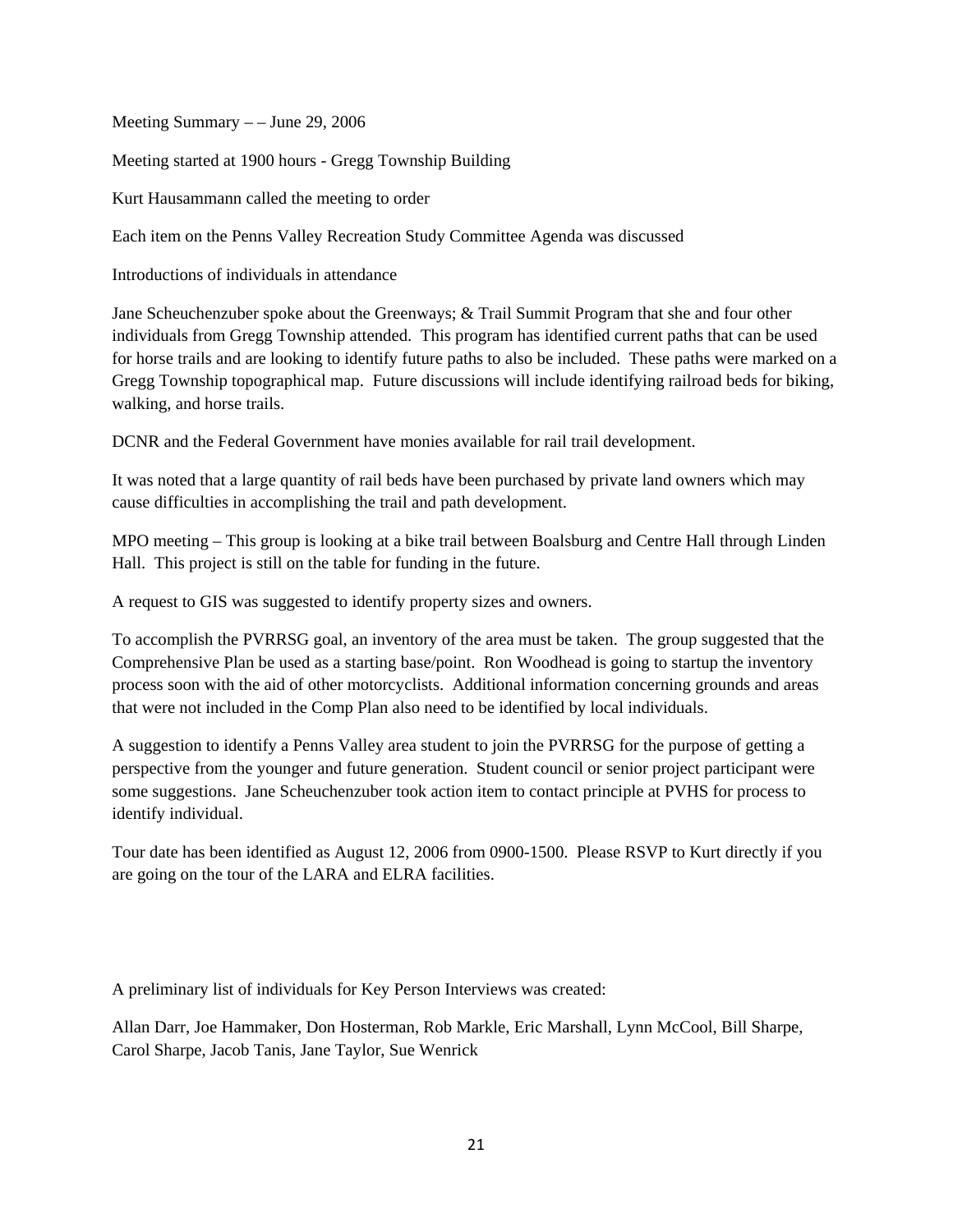Attachment contains additional information on the aforementioned individuals which will be defined as the "Interview List." Please submit additional candidates to BT for inclusion into the list.

Municipal Profiles need to be completed Updating email address list to include a representative from each municipality Updating email address list to include township and borough offices Penns Valley School District has been informed requesting a representative(s) Kurt will hold interviews during Grange Fair, 26-30 August 2006 Kurt will generate paragraph describing PVRRSG and its function

Please review attachments and submit comments.

Next meeting scheduled for September 5, 2006

1900 hours Gregg Township Building, Route 45

Meeting adjourned at 2100 hours

Attachments:

Interview List

Attendees:

| Eloise Brennan | Jane Scheuchenzuber |  |
|----------------|---------------------|--|
| Ray Hankinson  | <b>BT</b> Schwier   |  |
| Patrick Leary  | <b>Tom Sharer</b>   |  |
| Daryl Schafer  | Rod Woodhead        |  |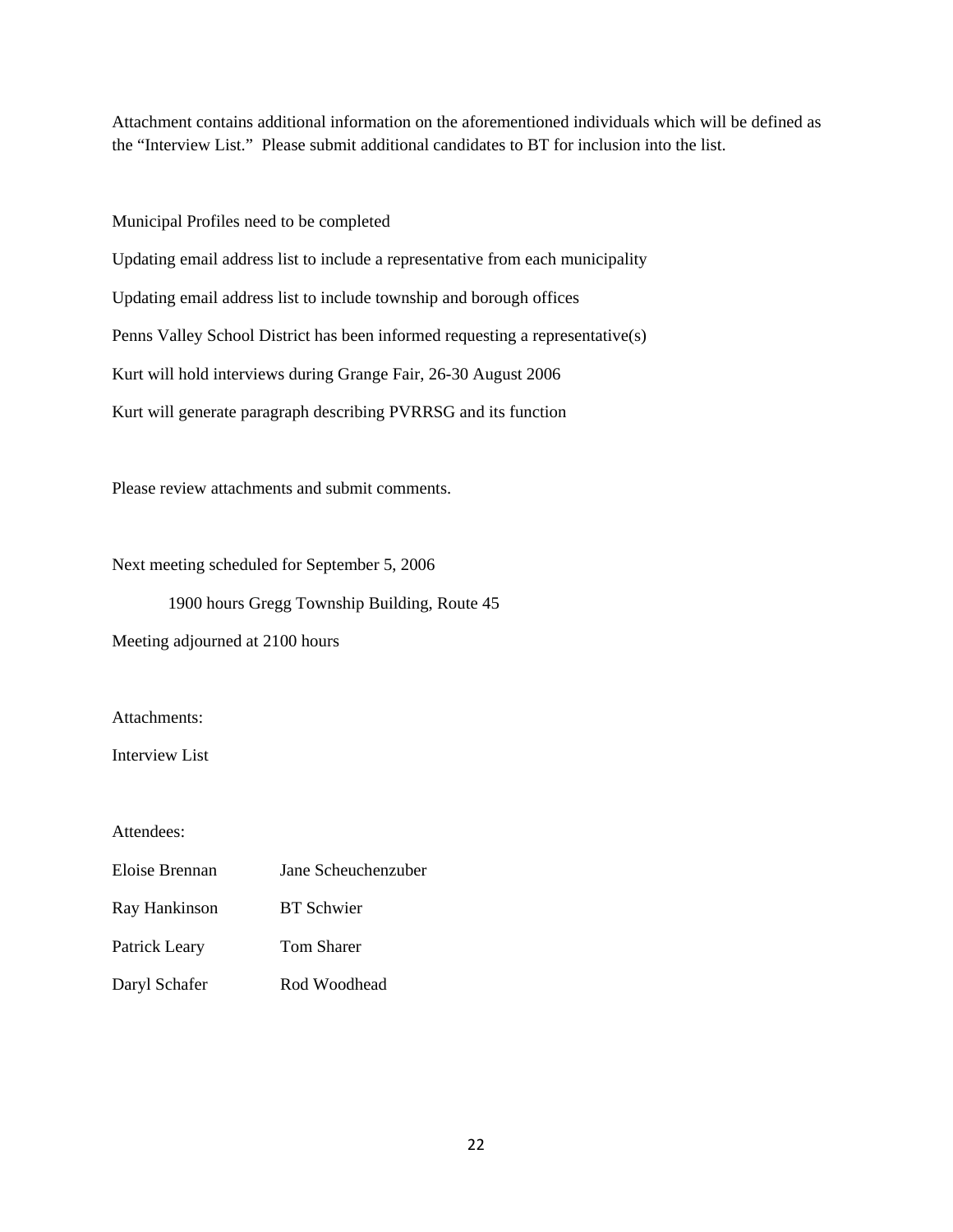## **List of Key Persons**

## Centre Hall Borough, Millheim Borough, Gregg Township, Haines Township, Miles Township, Penn Township, and Potter Township Penns Valley Recreation Study Committee

Peer‐to‐Peer Project

## **List of Interview Names**

| Craig                   | Collison        |            |                                  | 349-2266            |
|-------------------------|-----------------|------------|----------------------------------|---------------------|
| Darlene & Mike          | Confer          |            |                                  | 364-9563            |
| <b>Allan</b>            | Darr            | Т          | MI16801@aol.com                  | 364-2545            |
| Denny                   | Ditmer          |            | dditmer@scaymca.org              | w 814-237-7717 x206 |
| Kevin                   | <b>Glossner</b> |            | glossner@csrlink.net             | 364-2612            |
| Joe                     | Hammaker        |            |                                  | 364-1670            |
| Joe                     | Hartle          |            |                                  |                     |
| Don                     | Hosterman       |            | dhosterm@pennsvalley.org         | 349-8815            |
| Rob                     | Markle          |            | robert.markle@tripointglobal.com | 349-5713            |
| <b>Eric</b>             | <b>Marshall</b> |            | lennyk42@hotmail.com             | 814-360-0803        |
| Sarah & Chuck           | Mason           |            | web@PennAcadArts.com             | 364-2424            |
| Lynn                    | McCool          |            |                                  | 349-8759            |
| <b>Bill &amp; Chris</b> | <b>Palmer</b>   | Т          |                                  | 364-9101            |
| Gary                    | Ream            |            |                                  | 466-3025            |
| <b>Bill &amp; Carol</b> | <b>Sharpe</b>   |            | CRSWES@yahoo.com                 | 422-8617            |
| Russ                    | Sliden          | T or email |                                  | 364-1664            |
| Jacob                   | Tanis           | T          |                                  | 364-2123            |
| Jane                    | <b>Taylor</b>   |            |                                  | 364-9355            |
| Carl                    | Warntz          | Т          |                                  | 349-5257            |
| Roni                    | Warren          | Т          | roniw@adelphia.net               | 364-1315            |
| Sue                     | Wenrick         | Т          |                                  | 349-8193            |
| <b>Barb</b>             | Tobias          |            | pennsvalley.org                  | 422-8854            |
| Millheim Pool           |                 |            | Lions Club                       |                     |

**\* Bold - persons interviewed**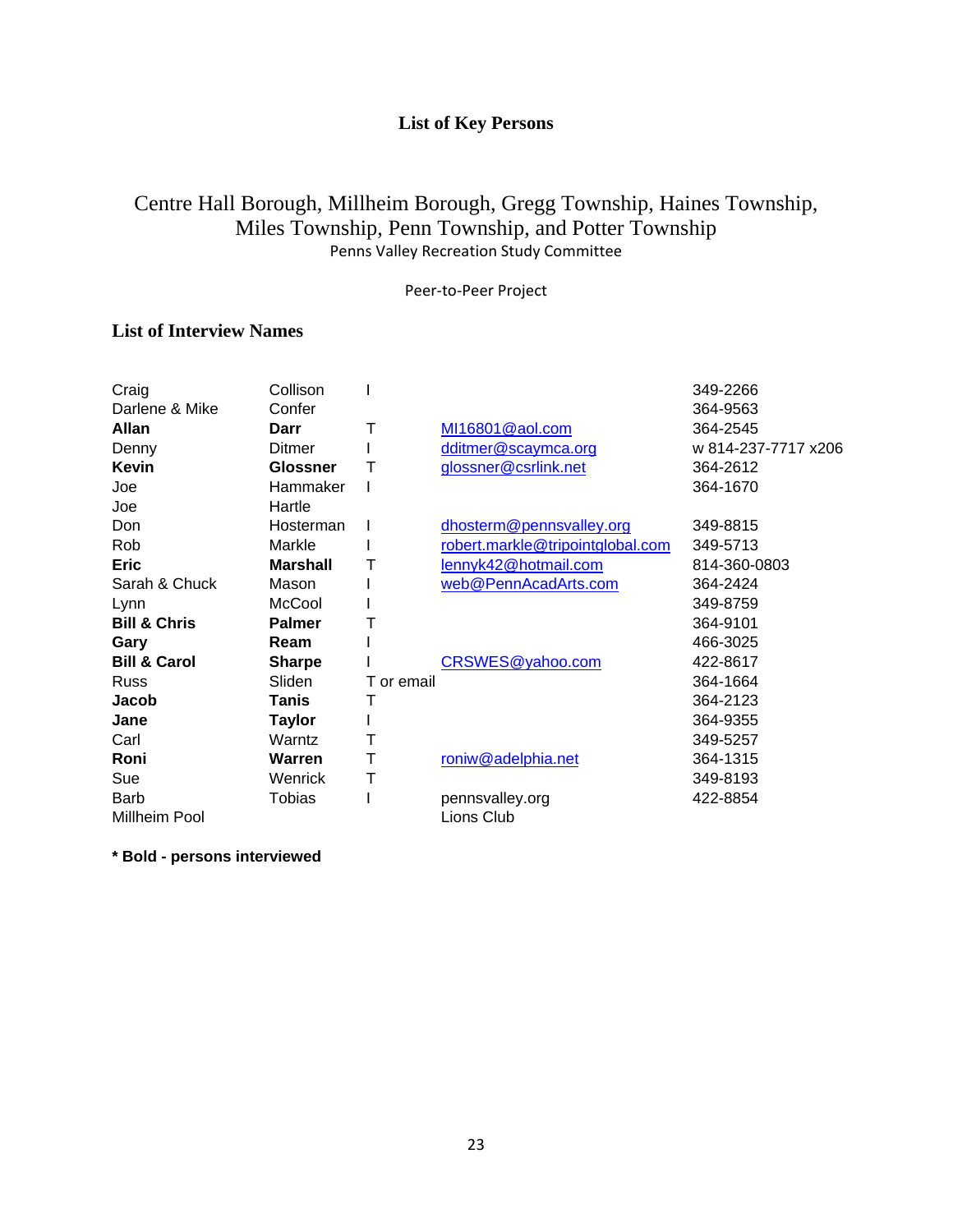## Centre Hall Borough, Millheim Borough, Gregg Township, Haines Township, Miles Township, Penn Township, and Potter Township

Penns Valley Regional Recreation Study Group (PVRRSG)

PA DCNR Peer-to-Peer Project

**Key Persons Questions** 

Recreation role in the valley:

What makes your community a good place to live?

What do you like about your community's park and recreation services? What do you dislike?

What age groups appear to be the best served in your area? Least served?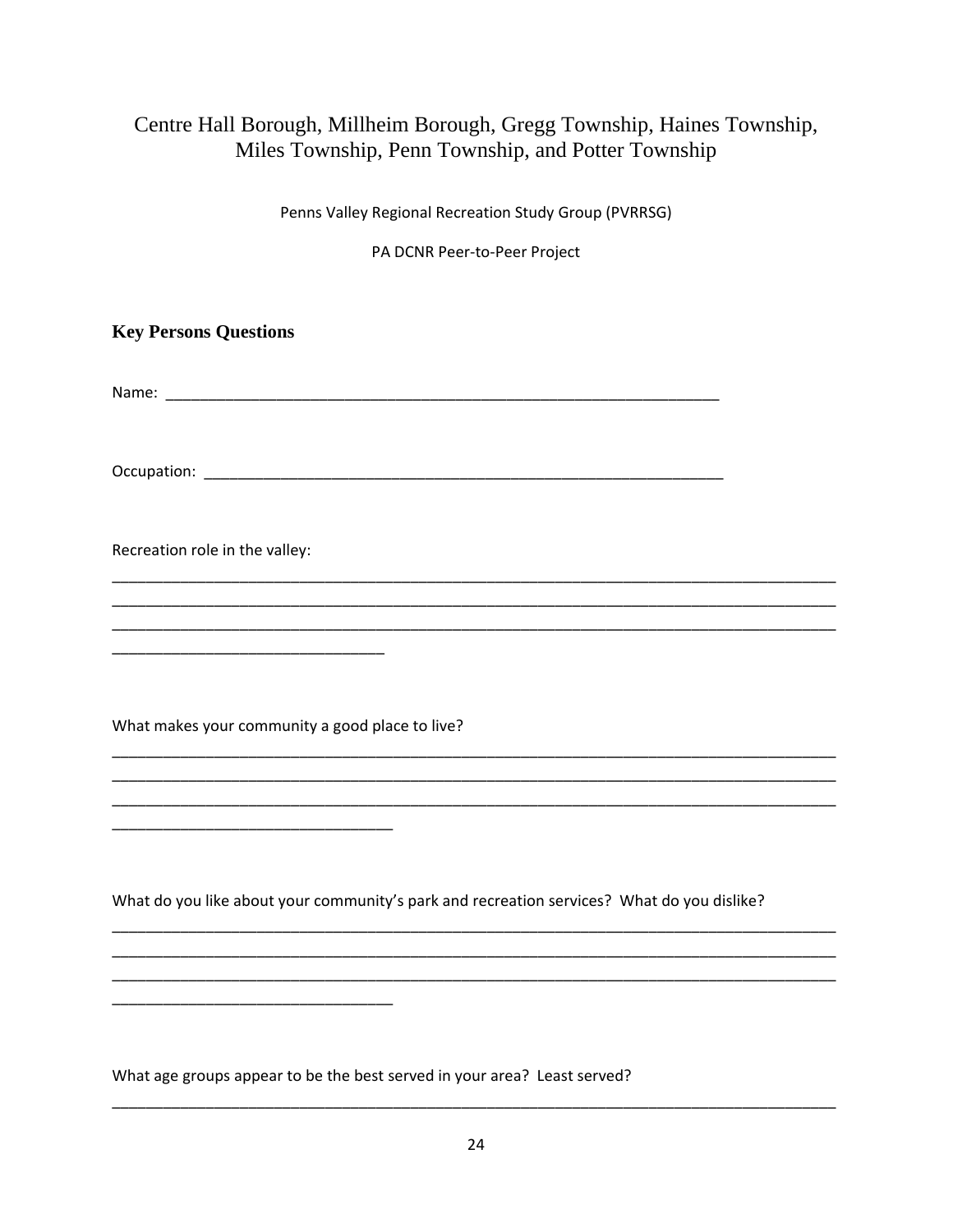What additions or changes could improve local recreation opportunities? Park opportunities?

What key issues are facing the provision of parks and recreation opportunities in your community?

How do you feel about the possibilities of cooperation with the school district and municipalities?

 $\overline{\phantom{0}}$ 

What type of duplication of program services are in your area?

\_\_\_\_\_\_\_\_\_\_\_\_\_\_\_\_\_\_\_\_\_\_\_\_\_\_\_\_\_\_

What kind of additional recreation facilities are needed?

 $\overline{\phantom{0}}$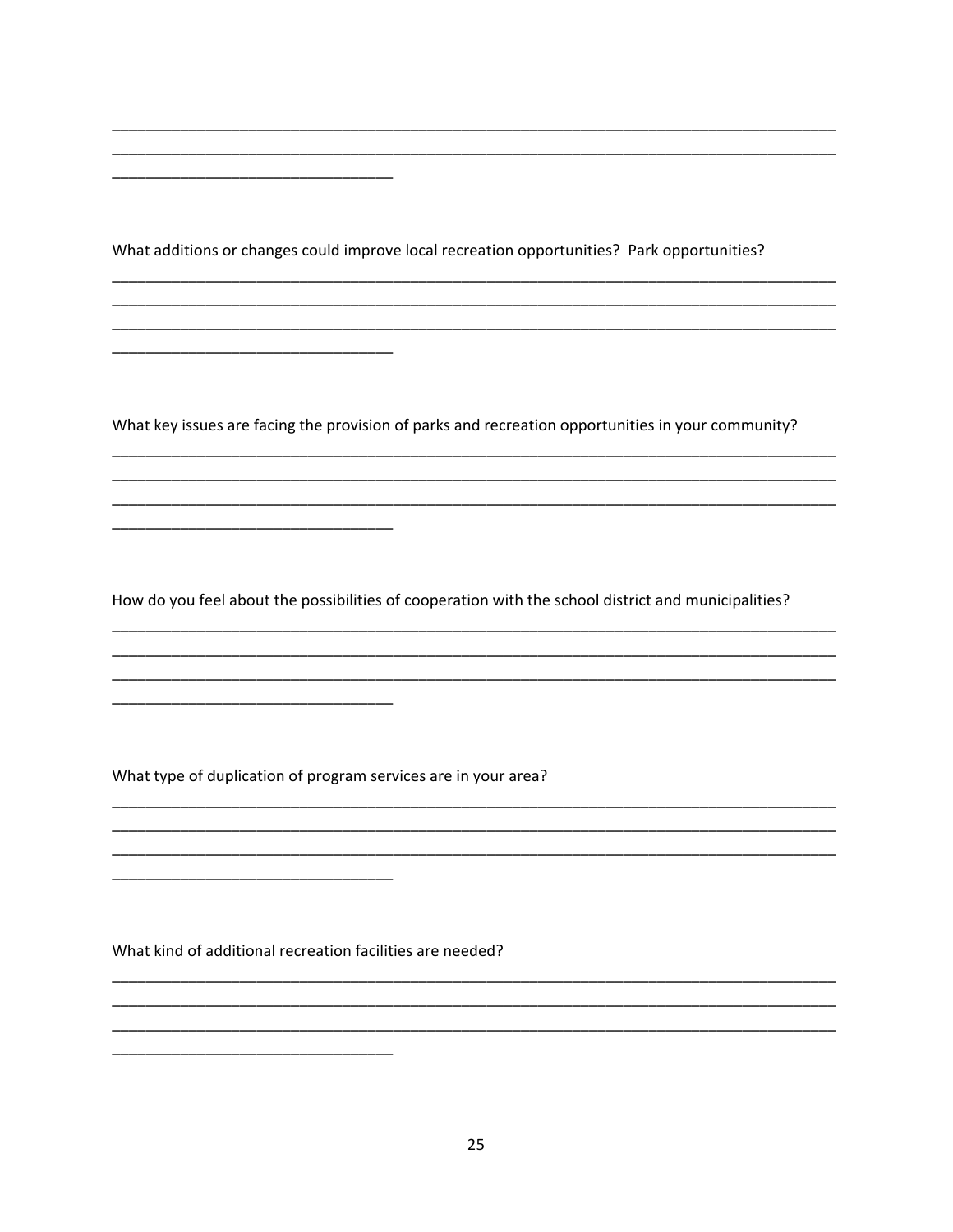Is there a need for an umbrella recreation commission?

Would you be in favor of an in lieu of recreation fee on newly subdivided lots?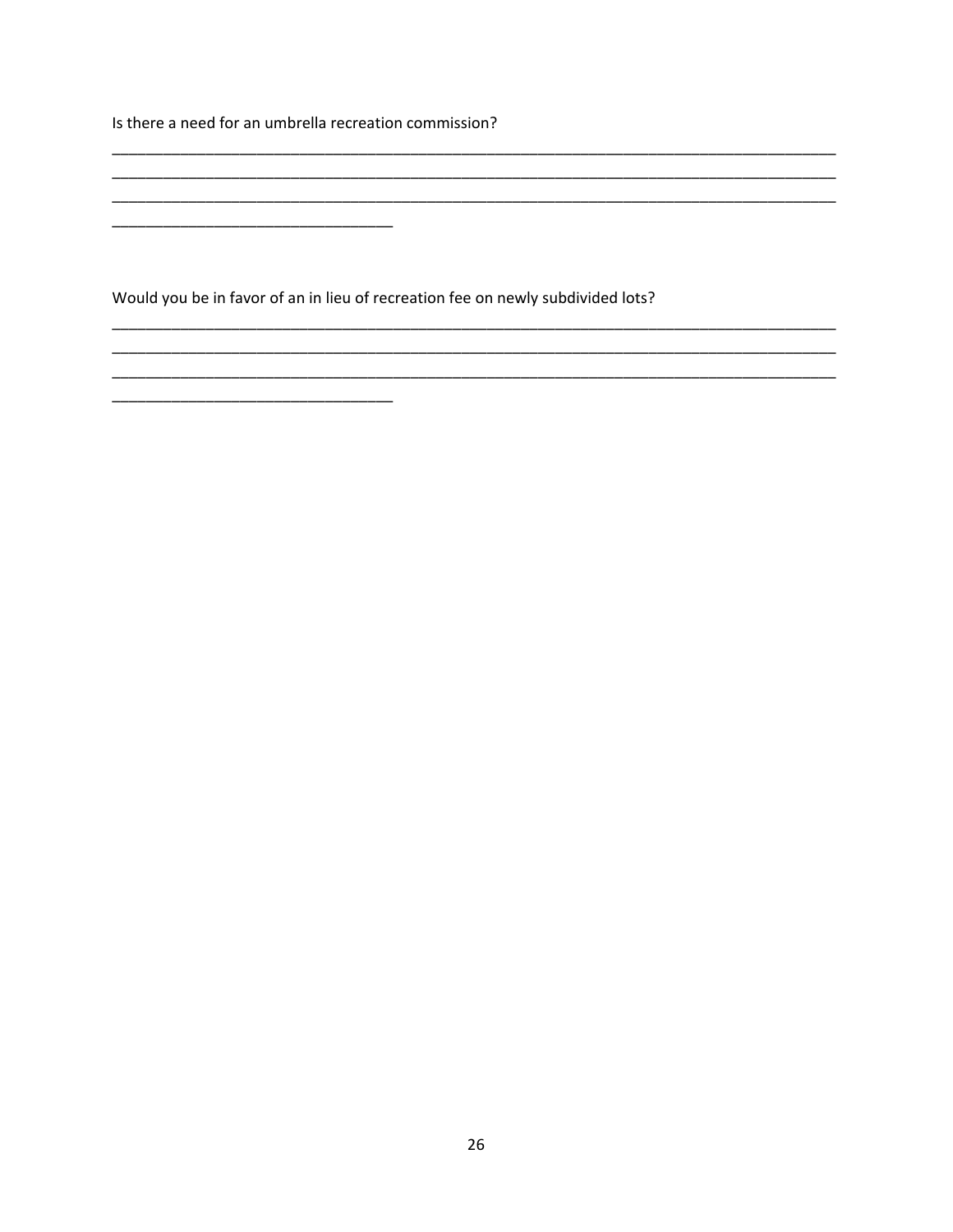## Centre Hall Borough, Millheim Borough, Gregg Township, Haines Township, Miles Township, Penn Township, and Potter Township

Penns Valley Recreation Study Committee

Peer-to-Peer Project

Key Person Report

The Penns Valley Recreation Study Group identified 22 key persons that are involved in recreation and parks within the valley to be interviewed. Persons chosen to be interviewed were involved with Little League, AYSO, Senior Citizens, and individuals living in the valley. Thus far 10 of the persons have been interviewed. Continued efforts are being made to reach the additional key persons. In person interviews were held on September 23, 2006. A morning and an afternoon session were held. The morning session was held in the Millheim Borough building while the afternoon session was held in the Gregg Township building. In this way, persons being interviewed could be best accommodated at both ends of the valley. Certain themes emerged during the interviews. All of the persons interviewed stated that the most important thing about the valley is the small town rural nature of the Valley. This was the single most important factor in why people choose to live in the valley.

The persons interviewed felt that existing recreation and park services should be increased. Many persons interviewed responded that they did not know of any current services being offered. They view this as a problem. The best served age group is considered to be children. The worst served age group is adults. Persons interviewed stated that there are no services for adults. There is no place for adults to go to play basketball or to work out. A gymnasium is viewed as a primary need for the valley.

Money is viewed as the biggest obstacle to providing improved and expanded recreation and park facilities and programming in the valley. The persons interviewed do not favor the use of tax dollars to provide recreation and park services. They do however favor an in lieu of fee on new subdivisions for funding of recreation and parks. They also believe that cooperation between the school district, the municipalities and the recreation commission is imperative and essential to the successful provision of recreation and parks in the valley.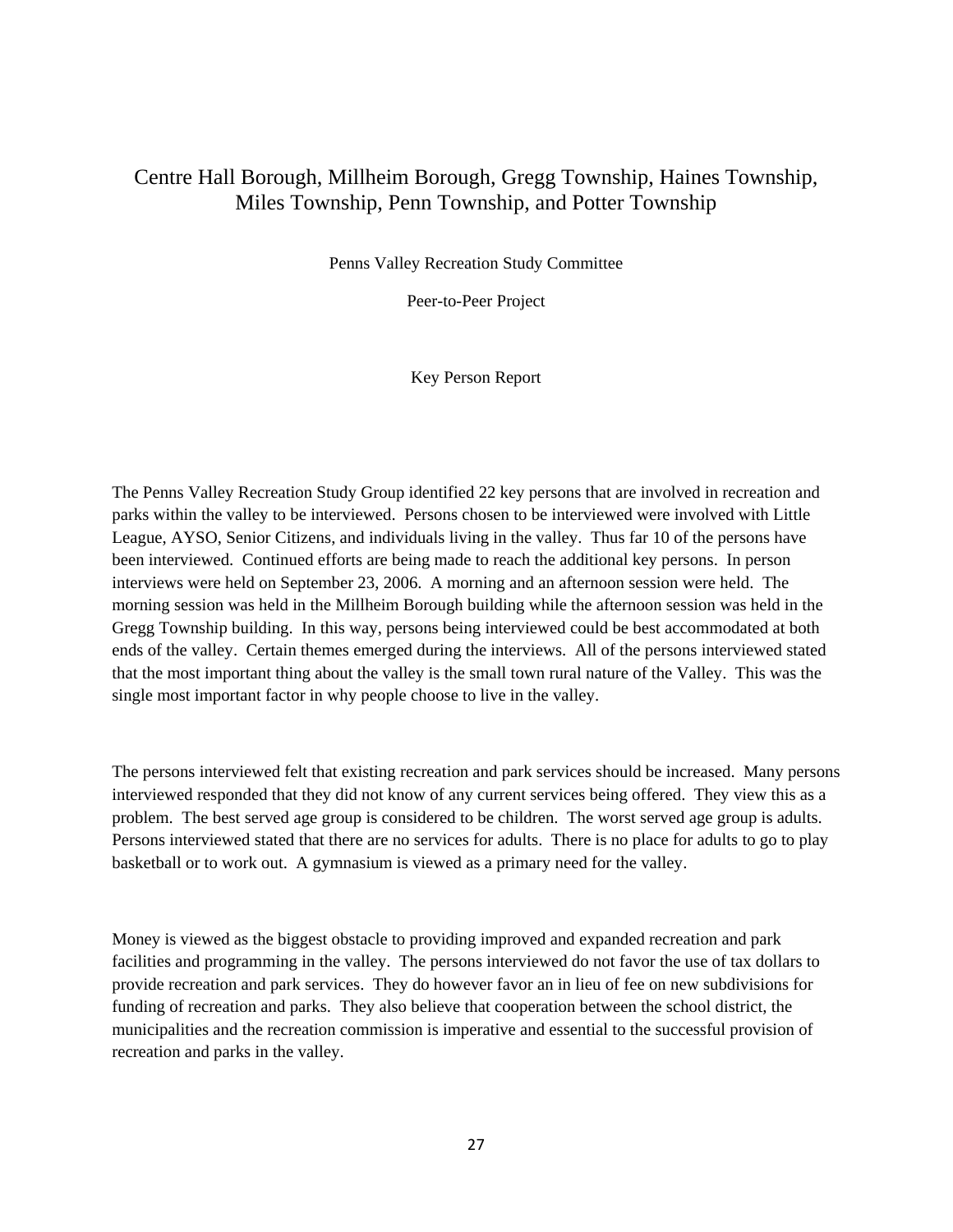The persons interviewed were nearly unanimous in their support for a local umbrella recreation commission. They stressed that it should be local. They do not support an outside agency coming into the valley to tell them what they need in terms of recreation and parks. It is felt that a local recreation commission could coordinate all of the different recreation groups in the valley. The recreation commission and their recreation professional would also be looked to for recreation and parks grant writing. This is a skill that is greatly needed in the valley.

The Gregg Township Elementary School was mentioned by several people as a recreation opportunity that should be explored. Perhaps, the recreation commission and the YMCA could work together to provide recreation services at the school. The school would also be a good place to base the recreation staff member.

#### Summary

Persons involved in recreation and parks within the valley recognize the need for expanded services in the valley. A recreation professional and a gymnasium are two of the most needed resources. An in lieu of fee on new subdivisions enacted by the municipalities in the valley could serve as a possible funding source for the recreation committee and staff. The Gregg Township Elementary School is a possible resource that should be explored.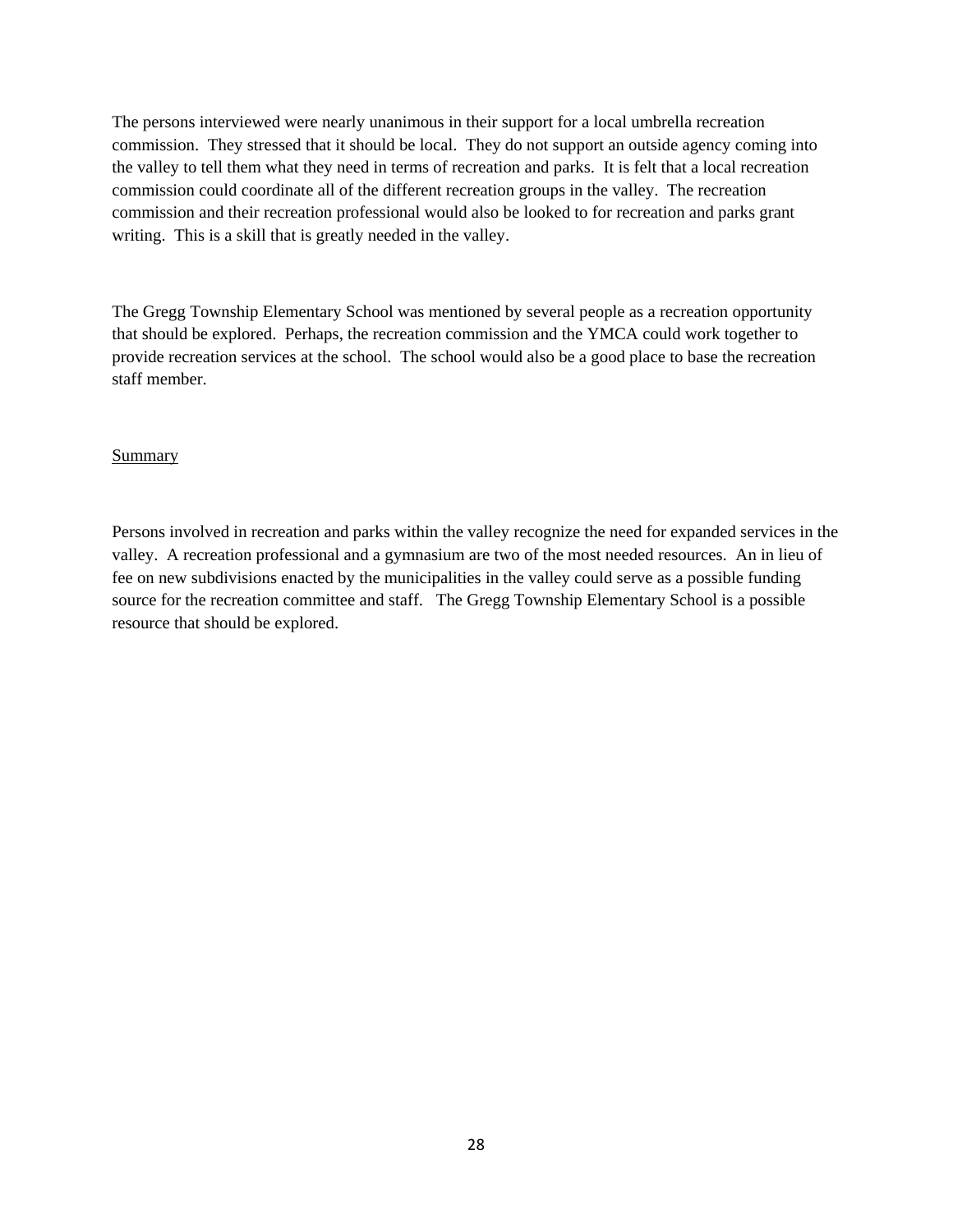# **PENNS VALLEY FACILITIES**

Penn's Valley PEER Project DCNR Project #\_\_\_\_\_\_\_\_\_\_\_\_\_\_\_\_\_

By Ronald J. Woodhead for Kurt Hausammann Jr.

#### **Facility Tour Report & Observations on Sat. 15 Jul 06**

This report intended to supplement the details provided in the PV Comprehensive Plan prepared by:

Centre County Planning and Community Development Office

c/o Robert B. Jacobs, Director rbjacobs@co.centre.pa.us

Willowbank County Office Building

420 Holmes Street, Bellefonte PA 16823-1488

(814) 355-6791 Fax: (814) 355-8661

These sites were visited on 15 Jul 06 (49 photos provided outside this document):

1. American Legion Post 779 Baseball Fields (behind Snappy's Convenience Store, Old Fort)

- 2 tournament-grade, Little League baseball fields: portable toilets, sponsor boards on fencing, snack building.

- remarkable level of maintenance appears to be provided by volunteers.

- facility hosts local league play and special tournaments.

- no bleachers, no designated, on-site parking (although a Municipal Recycling Area is available adjacent to the ball fields, handy convenience store

2. Centre Hall Potter Elementary School (Grades K-4), 211 N. Hoffer Ave. Centre Hall, PA 16828 814-364-1481 Fax 814-364-9631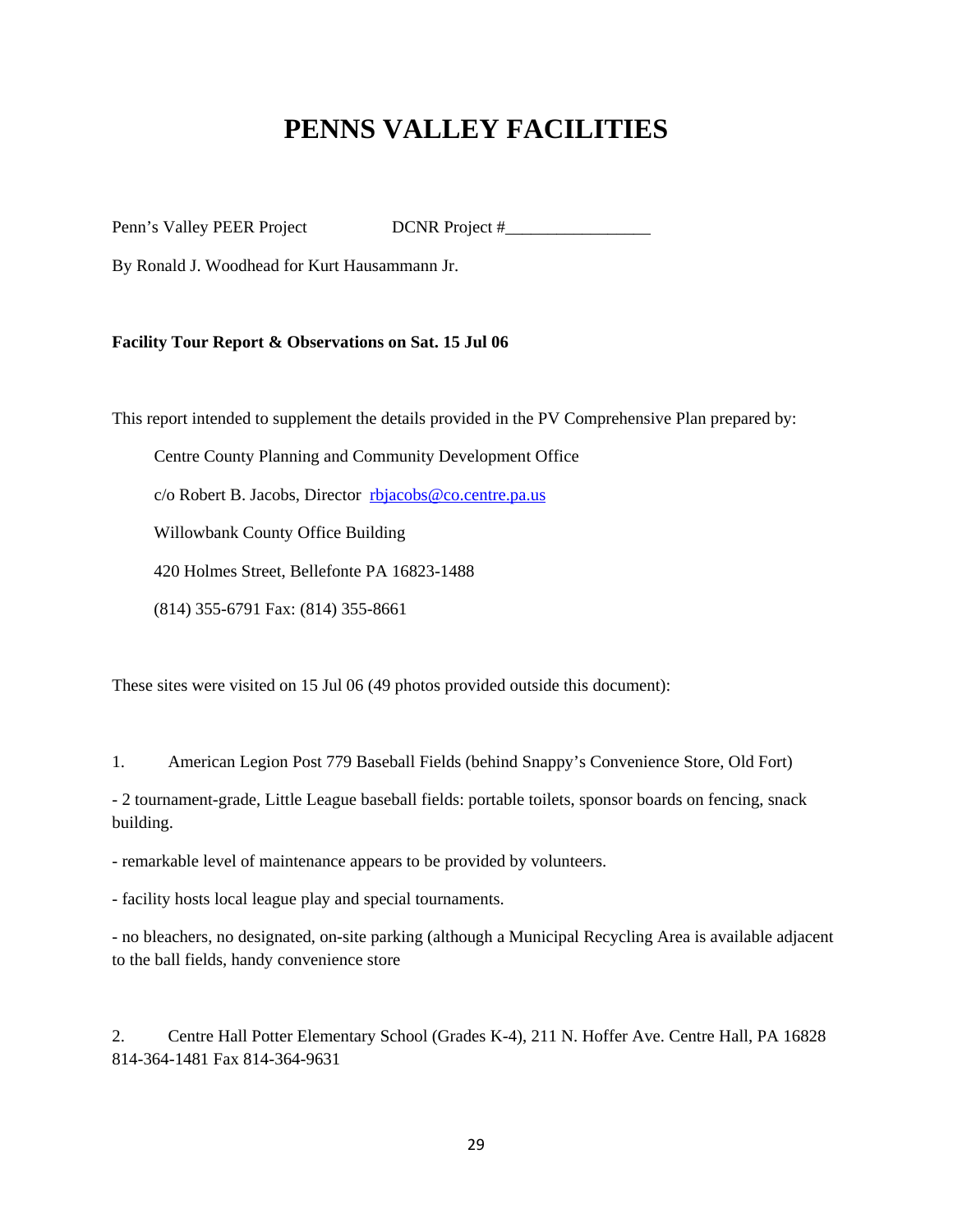- This is a newly-constructed facility on the west side of Centre Hall with a playground area and ball field areas: 2 softball backstops (both fields with skinned infields); in addition, the one outfield appears to be used for soccer.

- The grounds maintenance is no doubt provided by PVASD.

3. Centre Hall Lions Club Park, 153 East Church Street, Centre Hall, PA 16828

- 7.1 acre site, off Rt. 192, on the east side of Centre Hall.

- 2 pavilions plus a BBQ pavilion, play equipment, basketball court, stone parking area, paved entrance drive, maintenance building, flush toilet building, air-conditioned event building (year-round). No sport fields were apparent.

- This site is owned and maintained by the Lions Club. I spoke with Dean Crater, who volunteers as the park operator. He related all the rentals they host for group events, most using the air-conditioned building.

4. Gregg Twp. Elem. School, 106 School Street, Spring Mills, Pennsylvania 16875

(814) 422-8822. This school was closed by PVASD at the end of 2005-2006 school year. - This venue is truly in the heart of Spring Mills and also serves as a community-space.

- A \$50K fundraising effort was conducted within the past 4 years in order to purchase and install the new play equipment, involving private donations and a \$10K PA DECD grant in 2003.

5. Penns Valley Area Elementary & Intermediate School, 4528 Penns Valley Rd.

Spring Mills, PA 16875. 814-422-8824, Voice Mail Box: 814-422-8024 Ext. 225

Fax Number: 814-422-0374.

- This is a newly-constructed school facility (12.9 acres), directly across the highway from the 17-acre Jr-Sr. HS.

- Play equipment area and the PVASD baseball field.

- This is a "drive-to" facility with no residential areas nearby.

- The PVASD Admin. Offices are located in this building.

6. Penns Valley Area Junior/Senior High School, 4545 Penns Valley Road,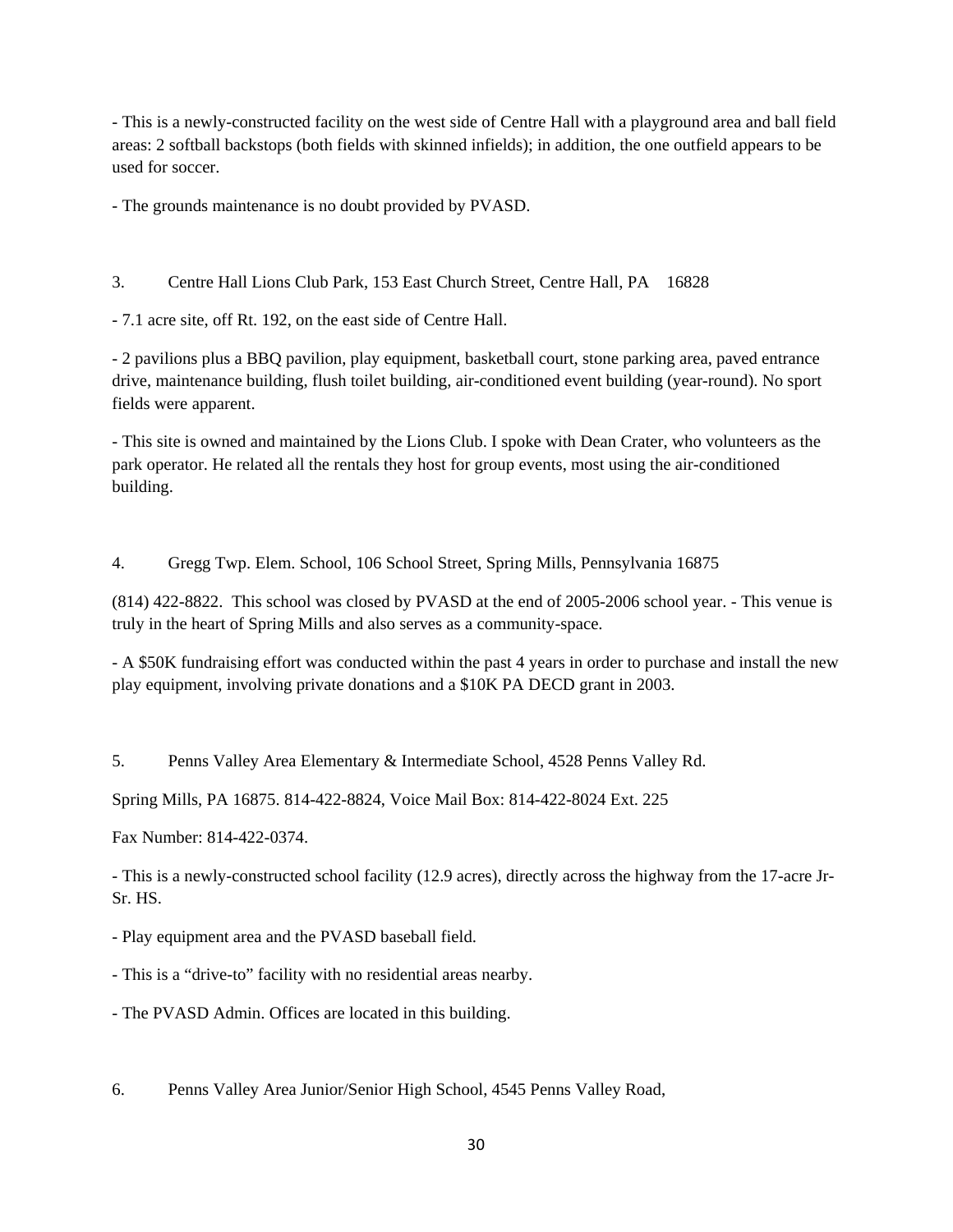Spring Mills, PA 16875. 814-422-8854 Fax Number: 814-422-8280

- This 17-acre facility contains 3 tennis courts, football stadium, 2 ball fields, & the track

7. Soldiers & Sailors Memorial Park, Park Road, Millheim. PA 16854

- The Millheim Lions Club has ownership of the land (13.6 acres) built the park facilities. The pool is operated by the "Penns Valley Parks & Recreation Assn." I am not aware of any other operations by this group.

- In 2003 the Penns Valley Park & Recreation Association was awarded a \$35K grant from PA DECD for a "Pool Revitalization Project."

- Maintenance provided by: (unknown)

- The following news item was recently released by Senator Jake Corman: "Millheim Borough, \$11,600, to prepare a Master Site Development Plan for Millheim Borough Recreation Park." It is not know if it refers to this park – the grant may be for the small parklet in the center of town known as "Fountain Park."

8. Millheim Borough Bldg., 225 East Main Street, Millheim, PA 16854 (814) 349-5350.

- This is the former Penns Valley East High School building, now serving as the Borough Office.

- 1.25 acre site with the Borough Bldg, public works yard and 2 Little League fields (which are no doubt maintained by volunteers). Cen-Clear Child Services also plays an unknown role in the building operations.

9. Arronsburg Community Bldg.,

- This building is used for community functions, including municipal meetings, but the ownership and operation must be confirmed.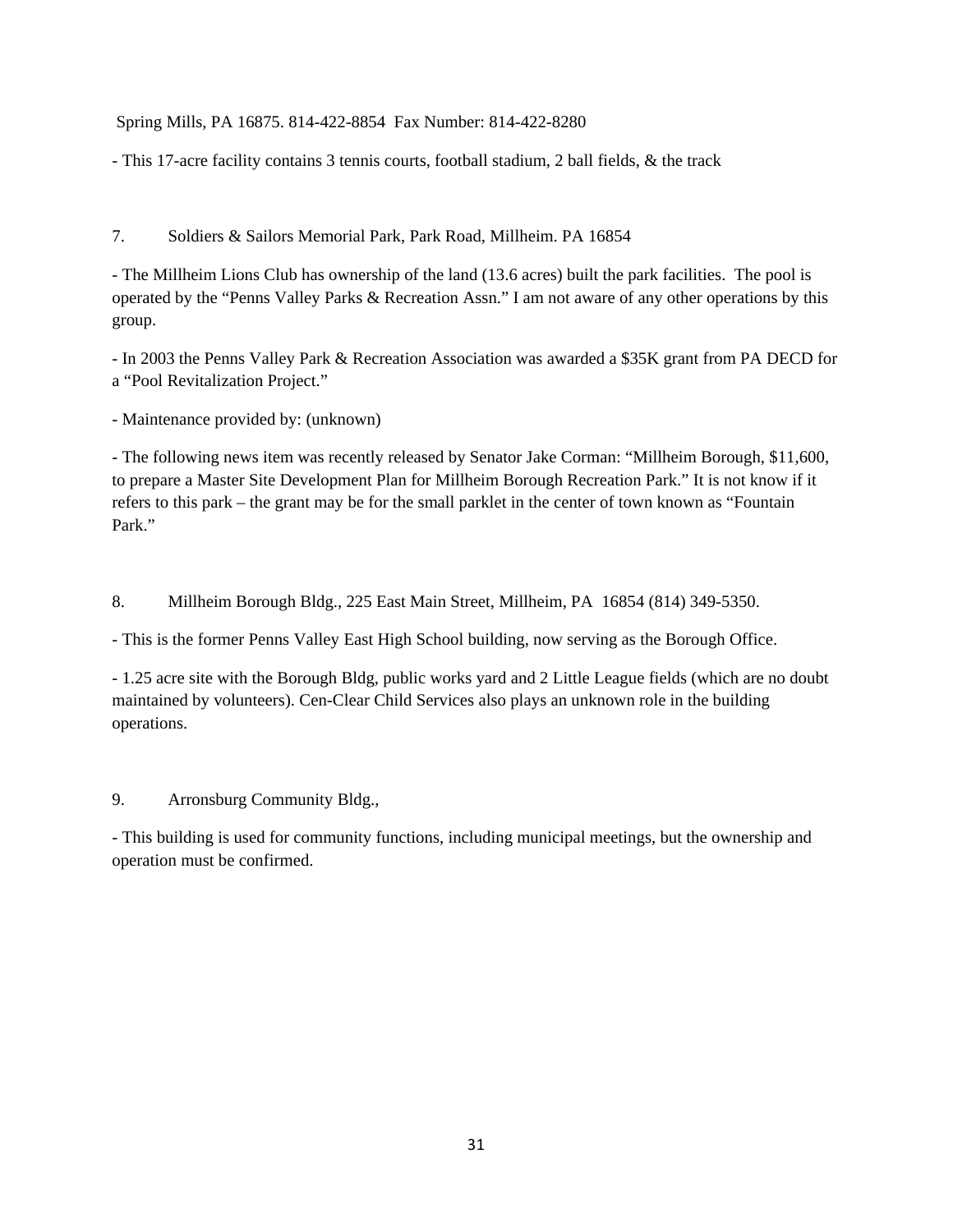# **ISSUES/RECOMMENDATIONS**

This study did not duplicate the efforts of the Centre County Planners that prepared the Penns Valley Region Comprehensive Plan adopted January 30, 2006. The Comprehensive Plan goes into some detail concerning recreation needs in Penns Valley beginning on page 106, please see Appendix B, Parks and Recreation. The comp plan also contains a detailed facility inventory. The comprehensive plan recommends that additional soccer fields be constructed on school district property and that neighborhood parks are lacking. The plan also suggests that a peer study be completed to determine the possibility of forming a joint recreation board for the valley.

The current study supplements and builds upon the information and recommendations contained within the comprehensive plan. The recommendations contained in the comprehensive plan proved to be accurate and should be pursued.

#### **Recommendations**

- 1. Form a recreation board made up of two representatives from each of the municipalities in the valley. At least one of the representatives should be an elected official of the municipality.
- 2. All municipalities should implement an in lieu of fee
- 3. Form recreational board by June 30, 2008.
- 4. The board should complete a circuit rider application to hire a fulltime recreation director.
- 5. Partner with the Penns Valley Area School District (PVASD) and community organizations to utilize existing public facilities.
- 6. The recreation director could be housed in the Old Gregg School Recreation Center at Spring Mills, the former PVASD Gregg Township Elementary School.
- 7. School facilities should be expanded for soccer.
- 8. School facilities should also be open to the public.
- 9. Develop hiking and biking trails on abandoned railways.
- 10. Municipal contributions, in lieu of fees, and grants support the program.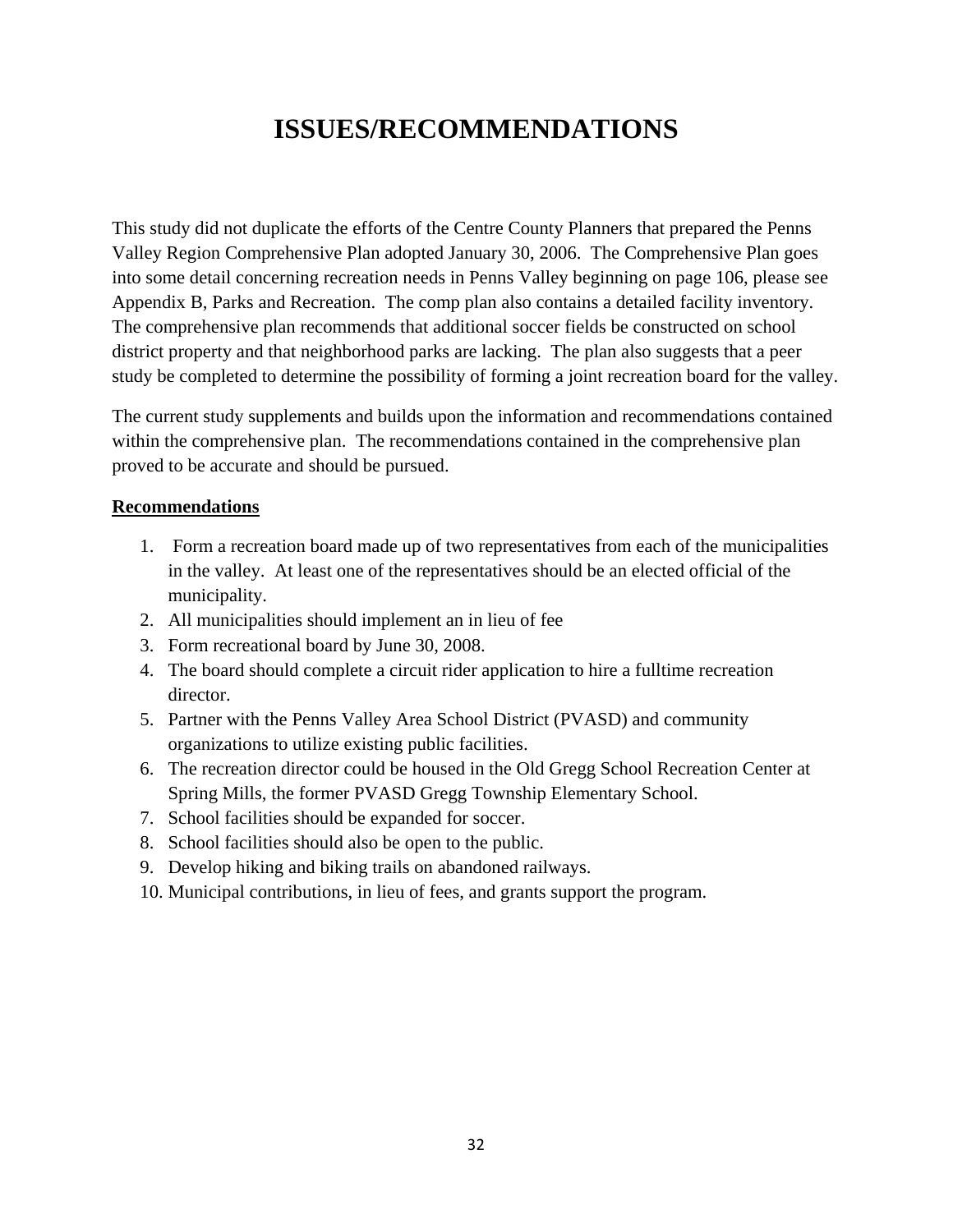# **APPENDIX A**

Commonwealth of Pennsylvania

Department of Conservation and Natural Resources (DCNR)

Bureau of Recreation and Conservation (Bureau)

*COMMUNITY CONSERVATION PARTNERSHIPS PROGRAM*



**Planning and Technical Assistance Grants**

## **CIRCUIT RIDER PROJECTS**

## **General Information and Guidelines**

**PURPOSE: This document further explains DCNR's Circuit Rider projects outlined in the Manual for Planning and Technical Assistance Grants. After reviewing thisinformation but before completing the grant application,** *please contact the Bureau's Regional Recreation Advisor to discuss your project (a directory of regional representatives can be found in the Application Manual).* **Assistance will be provided through the Regional Advisor and/or Bureau Circuit Rider Program Manager to help further develop your project and submit an appropriate grant application. DCNR prefers to meet with a community before a Circuit Rider** grant application is submitted to confirm that a Circuit Rider project is the best course of action.

#### **1. Circuit Rider Project Objectives**

The Bureau of Recreation and Conservation provides financial assistance for county or regional organizations to hire a professional full‐time staff person. The circuit rider's purpose must be to initiate new programs and services either countywide or across multiple municipalities that individually do not have the financial resources to hire a professional staff person. The intended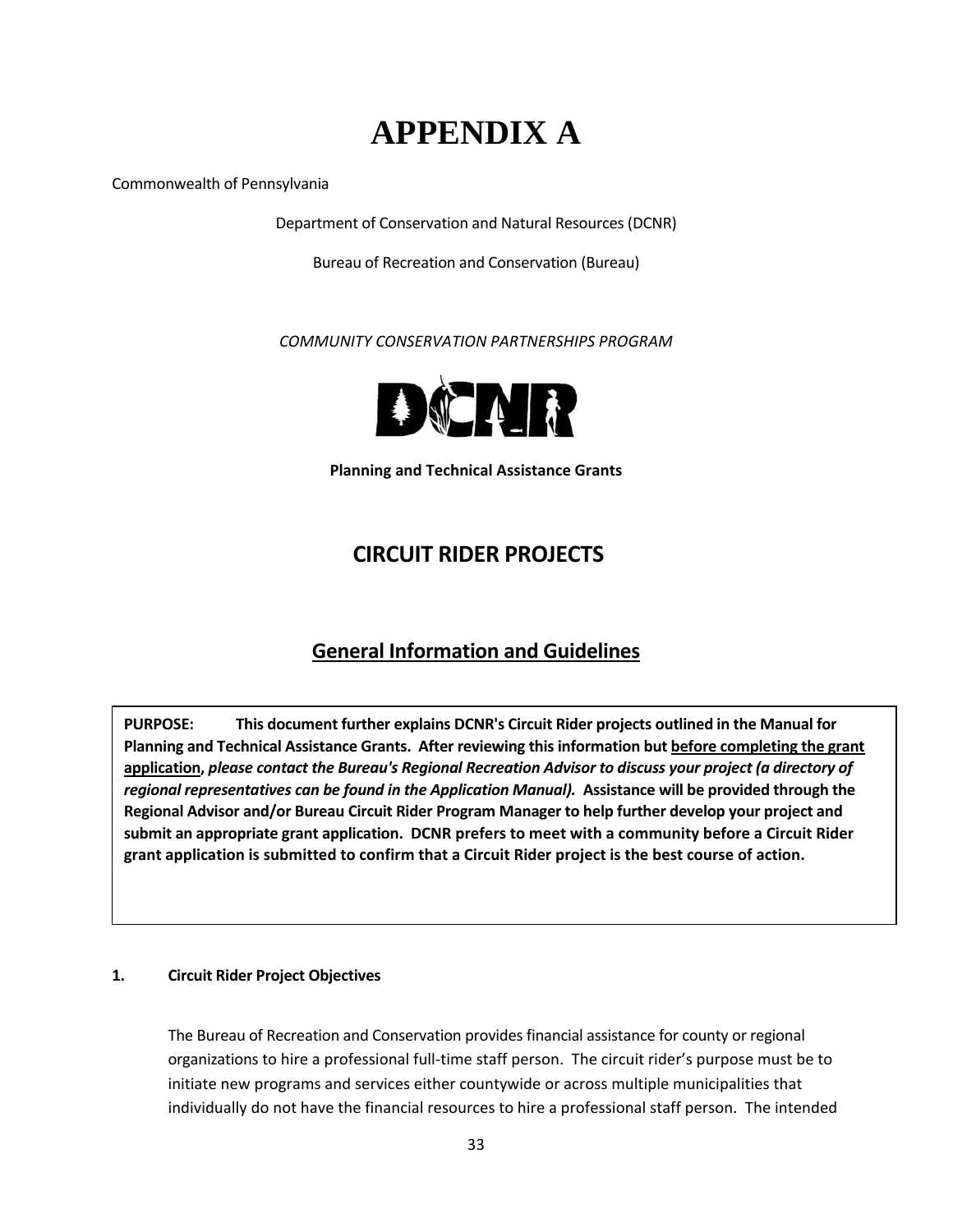result of such a hiring is the increased ability of county and/or local officials to more efficiently and effectively meet their recreation, park, greenway, open space and/or natural resource conservation needs.

The project encourages intergovernmental cooperation through a written agreement that enables small communities and organizations to pool their financial resources in order to support a full-time, professional staff person.

A circuit rider is hired to coordinate the recreation, park or conservation efforts of the participating municipalities, school districts, a county, and/or non-profit organizations not to suppress their individuality and autonomy. These cooperative efforts result in a greater availability of facilities and programs than could be achieved by the participants on their own.

#### **2. Eligible Applicants and Projects**

To be eligible for Circuit Rider grant funding, two or more municipalities must cooperate in an intergovernmental or regional effort and provide the required local cash match for the project. The application must come from one municipality, a council of government, an authority, or an official agency created under the Intergovernmental Cooperation Law (Chapter 23 of Act 1966‐177, formerly Act 180). A single county can be eligible without an intergovernmental agreement providing the county is undertaking or has completed the appropriate recreation and/or greenway planning and will be providing services countywide to residents and municipalities.

#### **3. Examples of eligible circuit rider projects**

- The first full-time professional recreation director to expand recreation program offerings for a multi‐municipal agency or county.
- An executive recreation and parks director is hired to manage an existing agency that expands beyond a single municipality's services and boundaries to integrate the efforts of an adjacent municipality and foster additional cooperation within a regional school district.
- An established recreation and park department serving one municipality hires a recreation program coordinator to provide contracted recreation services to two or more municipalities.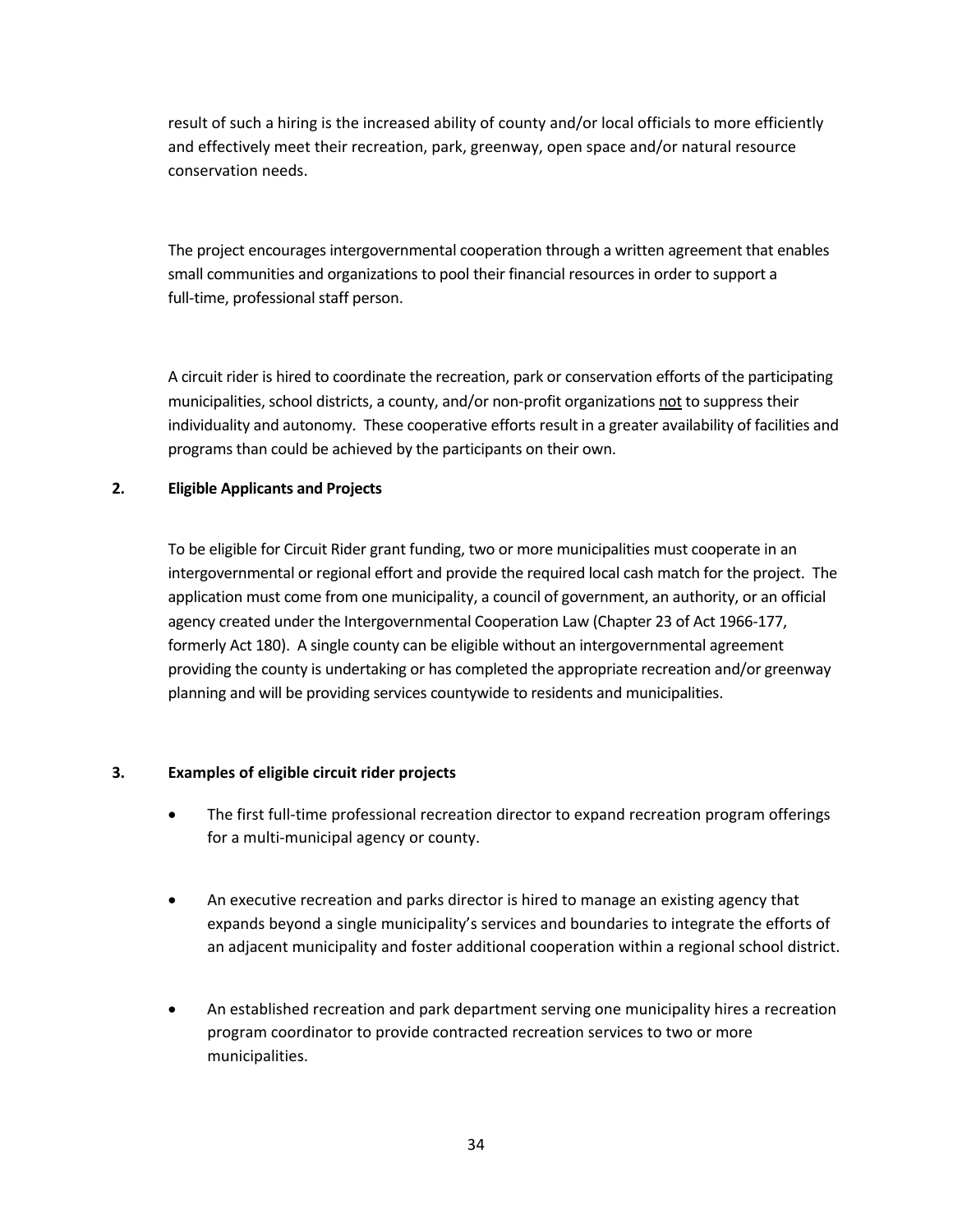• A county greenway and open space coordinator is hired to help implement a county greenway and open space network plan.

#### **4. Special Requirements and Conditions**

- **Grant Application:** Circuit Rider applications are accepted at any time. The application can come from a single county, one municipality on behalf of at least two, a council of governments, an authority or an official agency created under the Intergovernmental Cooperation Law.
- **Peer Review**: In most situations, the Bureau will require a peer review under our Peer-to-Peer grants before approving an application for circuit rider funding. (See Grant Application Manual for Peer grants).
- **Eligible project costs:** These include only the circuit rider's salary and Bureau approved technical assistance and training expenses as follows:
	- $\Diamond$  First year---one hundred percent (100%) of gross salary.
	- ◊ Second year‐‐‐seventy‐five percent (75%) of gross salary.
	- ◊ Third year‐‐‐fifty percent (50%) of gross salary
	- ◊ Fourth year‐‐‐twenty‐five percent (25%) of gross salary.
	- ◊ **Training Expenses** Up to \$2,000 is available for Bureau approved training expenses over the four years of funding.
	- ◊ **Mentoring Expenses** Up to \$1,500 is available per year for mentoring of the circuit rider by a Bureau approved mentor.
- **Local Match:** Participating parties must provide local funds to cover the circuit rider's employee benefits for all four years, the balance of the salary in years two, three and four and normal support services. Examples of typical project costs not covered by the grant include: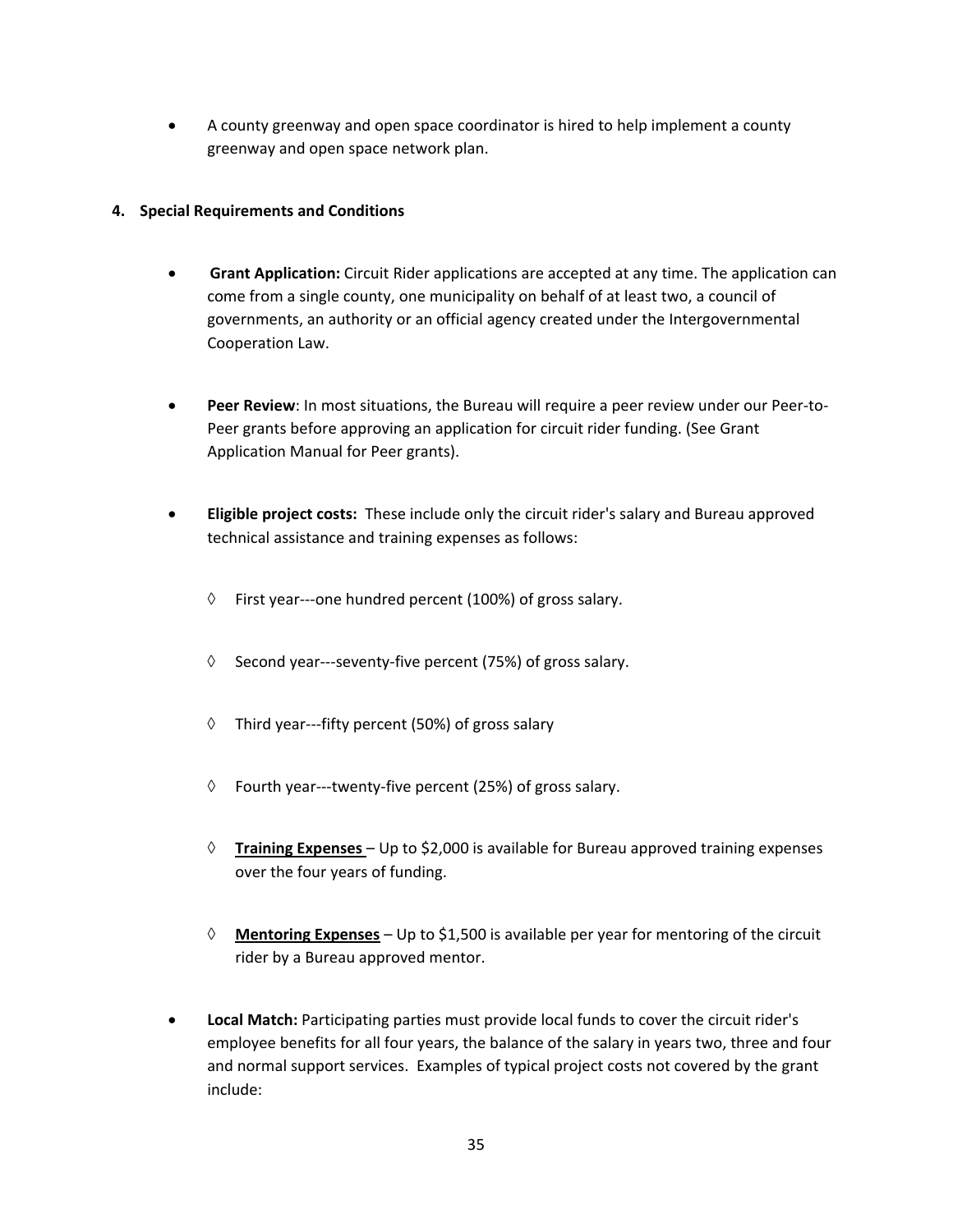- $\triangleright$  the up-front, ineligible costs for developing the intergovernmental written agreement (legal fees), job description and advertisement, conducting interviews, sunshine law meeting advertisements, etc.;
- $\triangleright$  the fringe benefits for the circuit rider (fringe benefits generally include life and health insurance, worker's compensation, unemployment compensation pension plan);
- $\triangleright$  office arrangements, equipment and supplies, clerical assistance and the initial start-up costs such as a phone and separate phone line, stationary, mileage, travel expenses, training, the establishment and upkeep of separate bank accounts for the grant as well as an account for the contributions from participating municipalities and revenues generated from programs as part of the cooperative effort; and,
- $\triangleright$  liability insurance for board, director and possibility program participants (check on insurance policies with each municipality to evaluate coverage options); and program expenses.

In year five and beyond, the Bureau expects the local effort to continue on its own.

- **Approval Process:** To request a Circuit Rider grant, an applicant is required to submit a Community Conservation Partnerships grant application. Following receipt of this application, the Bureau will request the submission of a first year budget, draft job description , and when applicable an intergovernmental agreement. If determined an eligible and viable initiative, the Bureau will approve the grant request, provide a grant contract and work with the grantee to begin the hiring process.
- **Continued Funding:** Grant funding in the second, third and fourth years is contingent on the applicant's performance in the previous year(s) of the project, and submission of acceptable requests for additional funding, and the Bureau receiving an appropriation of grant funds.

#### **Other Project Information**

• **Budget Considerations**: Grantees must consider and budget for the programs that this Circuit Rider will provide and determine whether local funds are needed to cover expenses. Some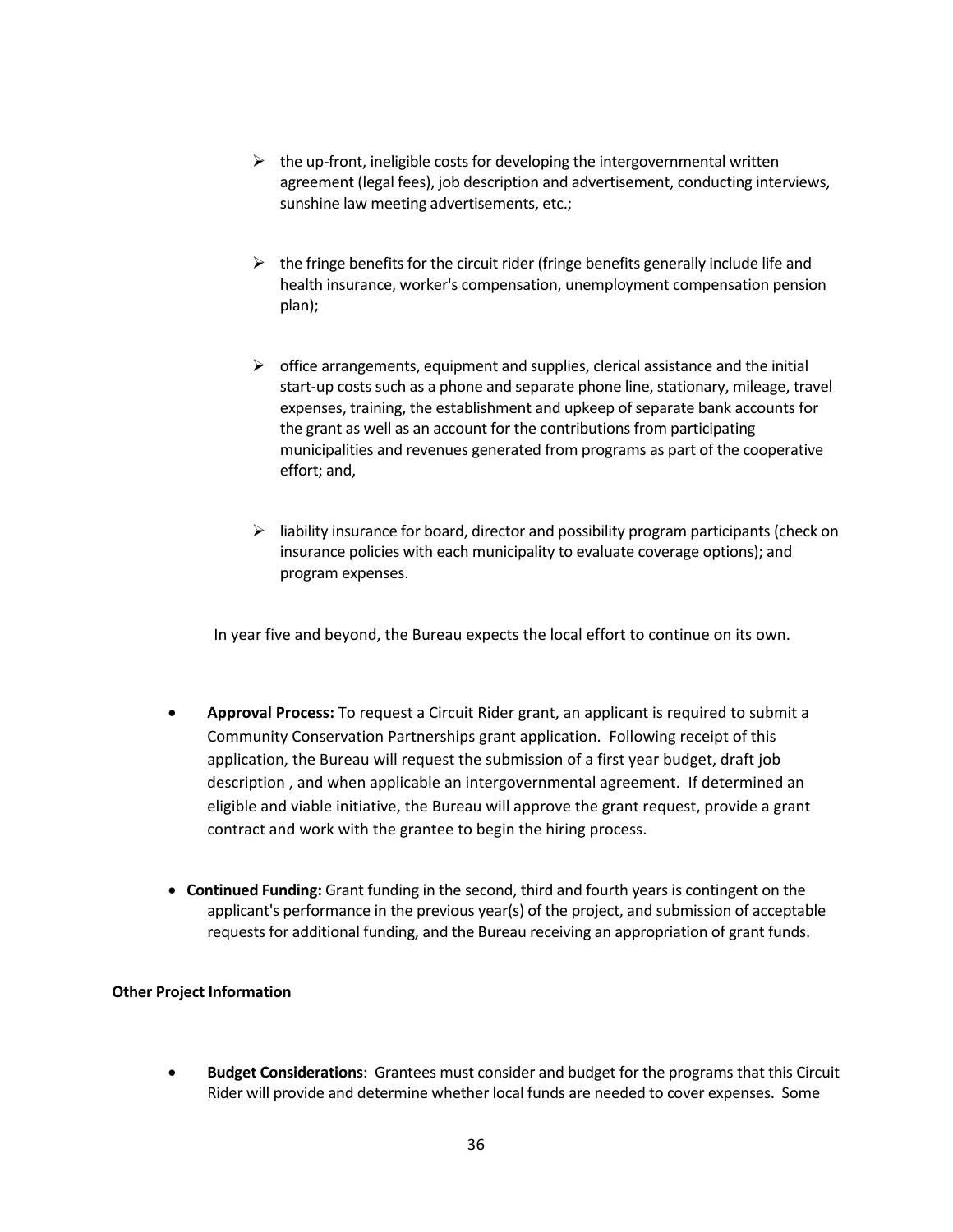programs like adult classes generate sufficient revenue to cover their costs while others, however, do not. For example, a summer playground program traditionally receives local tax support in many communities. These costs should be budgeted. It is not realistic to expect to offer only programs that cover all of their costs. There are residents in every municipality who cannot afford to pay to participate in the programs yet these individuals should not be excluded from participation.

- **In‐kind Services:** Providing office space, clerical support, etc. is not considered as an eligible match for the salary. These in‐kind services are opportunities, however, to decrease the overall circuit rider expenses.
- **Project Budgeting:** Communities must consider the projected operating costs for the following year in their annual budgeting process. We have found, however, that the circuit rider budget process rarely follows the calendar year (local government's budget cycle). For the first year, project costs will not be incurred immediately. It takes six (6) to nine (9) months from the time a Circuit Rider grant is received to the actual start of the circuit rider. Below is a typical cycle:

**2006** ‐‐ Receive grant award in March, director hired October 1st and Year 1starts.

**2007** -- Year 1 ends October 1, 2007 and Year 2 begins with increased local share.

- **2008** -- Year 2 ends October 1, 2008 and Year 3 begins with increased local share.
- **2009**‐‐ Year 3. In the fall of 2003 municipalities should evaluate continued participation in the intergovernmental effort without Bureau funds after 2009.
- **2010** Year 4 and DCNR funding ends October 1, 2010. Agency may need increase in local funding to continue without Bureau funds.
- Circuit Rider Salary: We have found that such positions require considerable maturity and experience. Circuit riders are expected to organize a new department, develop new programs, and often oversee the acquisition of land and development of new facilities. In addition, they are expected to foster cooperation between several municipalities where there may have been little or none before this effort on any issue. The skills needed to assume such a position far exceed those of a recent college graduate. We recommend that you hire a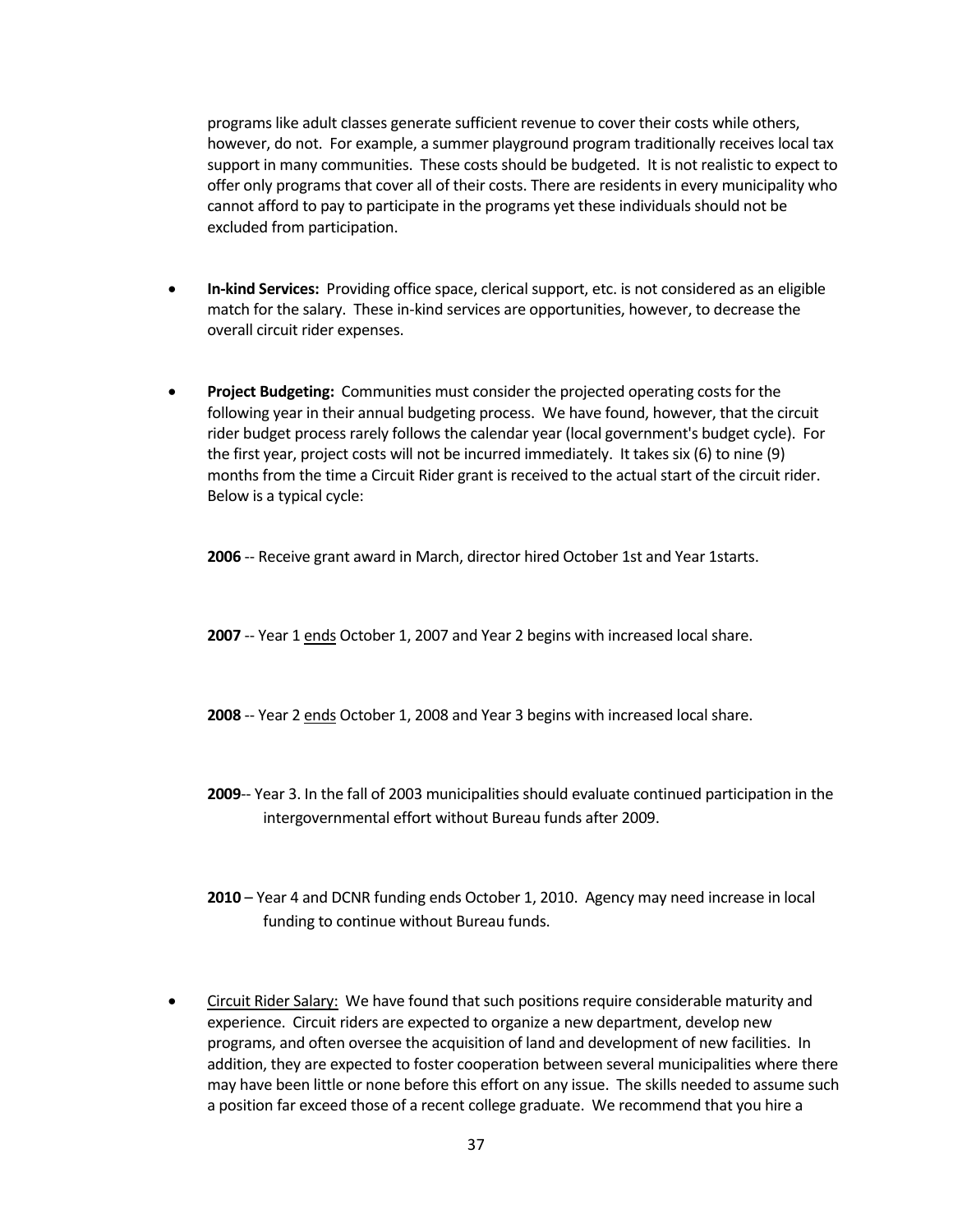professional with not only a degree in recreation and parks but also several years of experience working in the field. Therefore, please budget for an adequate salary. While there are geographical differences and varying local salary scales, our experience indicates that to attract a qualified professional, an annual starting salary range of \$30,000 ‐ \$40,000 is required.

#### **6. DCNR Role**

The Bureau will provide technical assistance in the following areas:

- Developing a local cooperative agreement and related arrangements
- Developing a local project program and budget
- Developing the local job description
- Personnel recruitment and selection
- Employee and program/project performance evaluation
- Ongoing technical assistance

 The Bureau will assist with the recruitment and selection of a Circuit Rider professional. We will provide a general job description along with the minimum education and experience requirements; however, participating municipalities may set more stringent standards. Municipalities will then advertise the position and develop an interview process, with the Bureau's assistance (the Bureau may request to participate in the applicant interviews), and the participating municipalities will then select a Circuit Rider professional. Prior to the appointment of the Circuit Rider, the Department will review the individual's background and credentials. The Department reserves the right to deny funding for any candidate who does not meet the professional standards for the position as determined by the Department.

\\Nrbrcs02\BRC\_Prog\COMM. CONSERV. PARTNERSHIPS\_C2P2\Planning and Tech. Assistance\Round 13 Guidelines\CIRCUIT RIDER General Info. and Guidelines\_13.doc 6/06